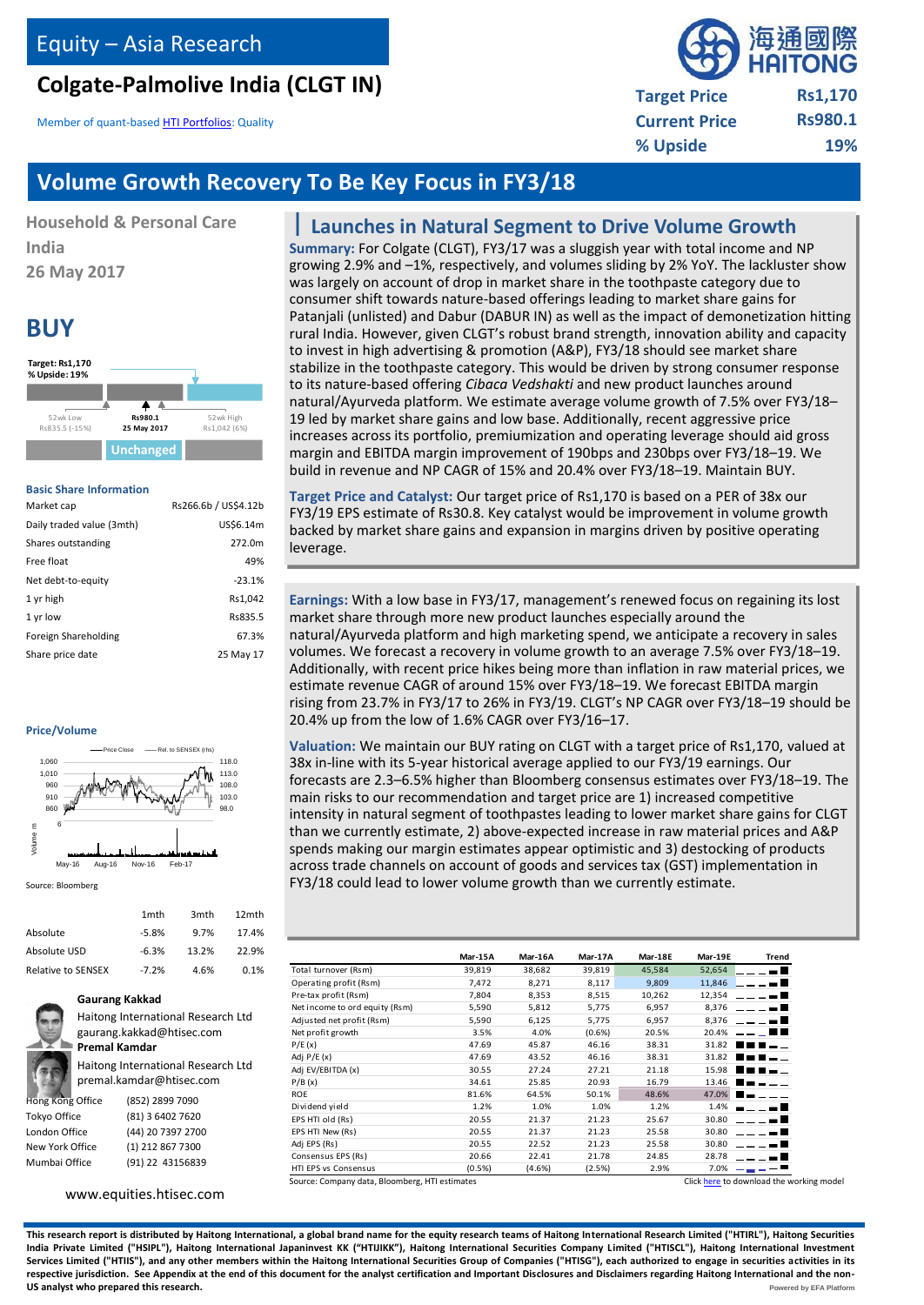#### **Valuation**



#### **Earnings Trends**



#### **Earnings: HTI vs Consensus**



#### **Sales Breakdown (%) – FY3/16**



Source: Company data

# **Investment Thesis**

### Buy

 Natural/Ayurveda toothpaste offering such as *Cibaca Vedshakti* and other new launches in the segment should help CLGT counter competition from players such as Patanjali and Dabur. Also, this offering would help the company arrest and stabilize its volume market share in the toothpaste category.

 $\triangleright$  We estimate volume recovery over FY3/18–19 driven by low base in FY3/17, new product launches in natural segment and uptick in consumer spending.

 $\triangleright$  Aggressive price hike over the last three months should help the company counter increase in raw material prices and cause its gross margin to expand. This would assist in maintaining its high A&P spends, which should drive consumer offtake and revival in volume growth.

 We expect the premiumization trend playing out in urban markets to assist CLGT's EBITDA margin improvement.

 We have set our FY3/18 target price of Rs1,170 based on 38x our FY3/19 EPS estimate.

 $\triangleright$  The main risks to our rating and target price are higher inflation in key raw material prices than we currently expect, (which would make our EBITDA margin forecast too optimistic), and sluggish consumer demand would lead to the company delivering lower volume growth than we forecast. Destocking on account of GST would be a key overhang.

# **Company Snapshot**

market shares of 55.6%, 47.3%, respectively, in FY3/16. Its oral care product offering<br>material includes to the setace to them electronic and the theory leader weden the Calaxi CLGT is dominant market leader in oral care segment in India with toothpaste, toothbrush includes toothpastes, toothbrushes, mouthwash, and tooth powder under the *Colgate* brand. The company also provides a range of personal care products under the *Palmolive* brand name. CLGT garners about 95.5% of its revenue from the oral segment with toothpaste and toothbrushes contributing approximately 79.6% and 15.9% of total revenue, respectively, in FY3/16. The moat of the *Colgate* brand was demonstrated last year through it being voted the 'Most Trusted Brand' in 2016 in India in the Economic Times Brand Equity Survey for the sixth consecutive year.

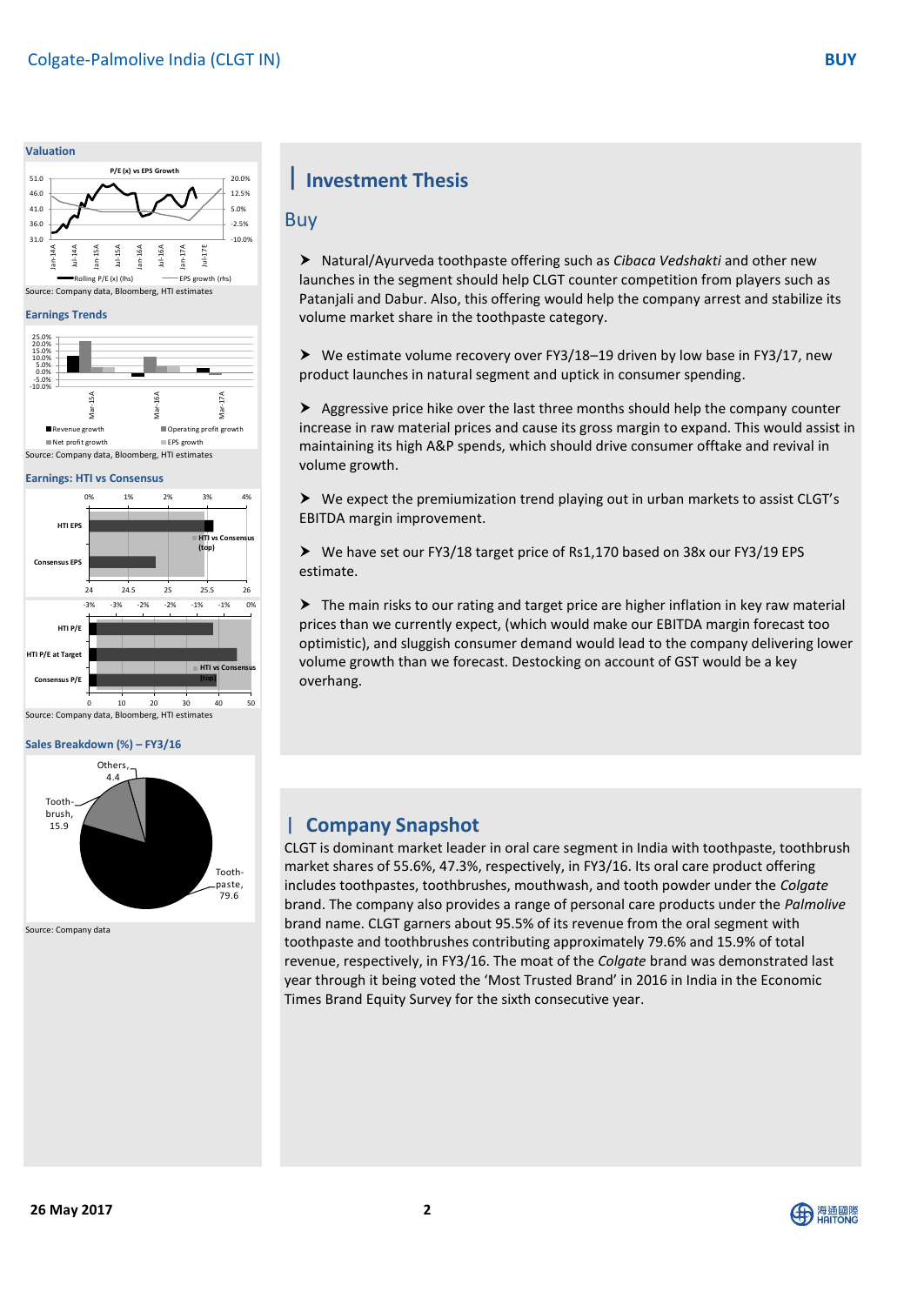# **Key Investment Metrics**

# **Revenue Growth**

We forecast revenue CAGR of 15% over FY3/18–19 driven by an average volume growth of 7.5% and price improvement of approximately 6.5% over the same period.

# **Profit Margins**

We estimate operating leverage and improvements in the product mix would drive a rise in gross margin and EBITDA margin of approximately 190bps and 230bps, respectively, over FY3/18–19 to 64.8% and 26%, respectively, in FY3/19.

# **Shareholder Returns**

We estimate a net profit CAGR of 20.4% over FY3/18–19 with ROE largely remaining robust at above 46% over our forecast period.

# **Balance Sheet Risks**

With strong free cash flow generation and zero debt on the balance sheet of the company the company's balance sheet should remain strong.

# **Barriers to Entry**

With low up-front capital requirements and minimal regulatory requirements, the barriers to entry in the toothpaste and toothbrush markets are low. As a result, there are numerous global, domestic and regional players in these markets. However, once a company has created strong brand loyalty it becomes difficult for competitors to capture market share from them.

# **International Exposure/Breakdown**

Colgate Palmolive (India) is largely focused on the Indian market with limited revenue from exports. In FY3/16, the company generated approximately Rs1.1bn (approximately 2.6% of its total income) in revenue from exports.

# **FX Exposure**

The company has a little foreign currency exposure mainly related to its import of some raw materials and small export operations.

# **Corporate Governance**

To enhance and protect stakeholder value, the company has a board of directors that we regard as strong, comprising three full-time directors (a managing director and two executive directors) and seven non-executive directors including the chairman of the board. Additionally, six of the seven non-executive directors are independent directors. In our view, the company has among the best corporate governance practices in India.



Low

High



Low Medium High

Low Medium High

Medium Low

Medium High

High Medium Low

High | Medium

Low Medium High

High

Low

Low | Medium |

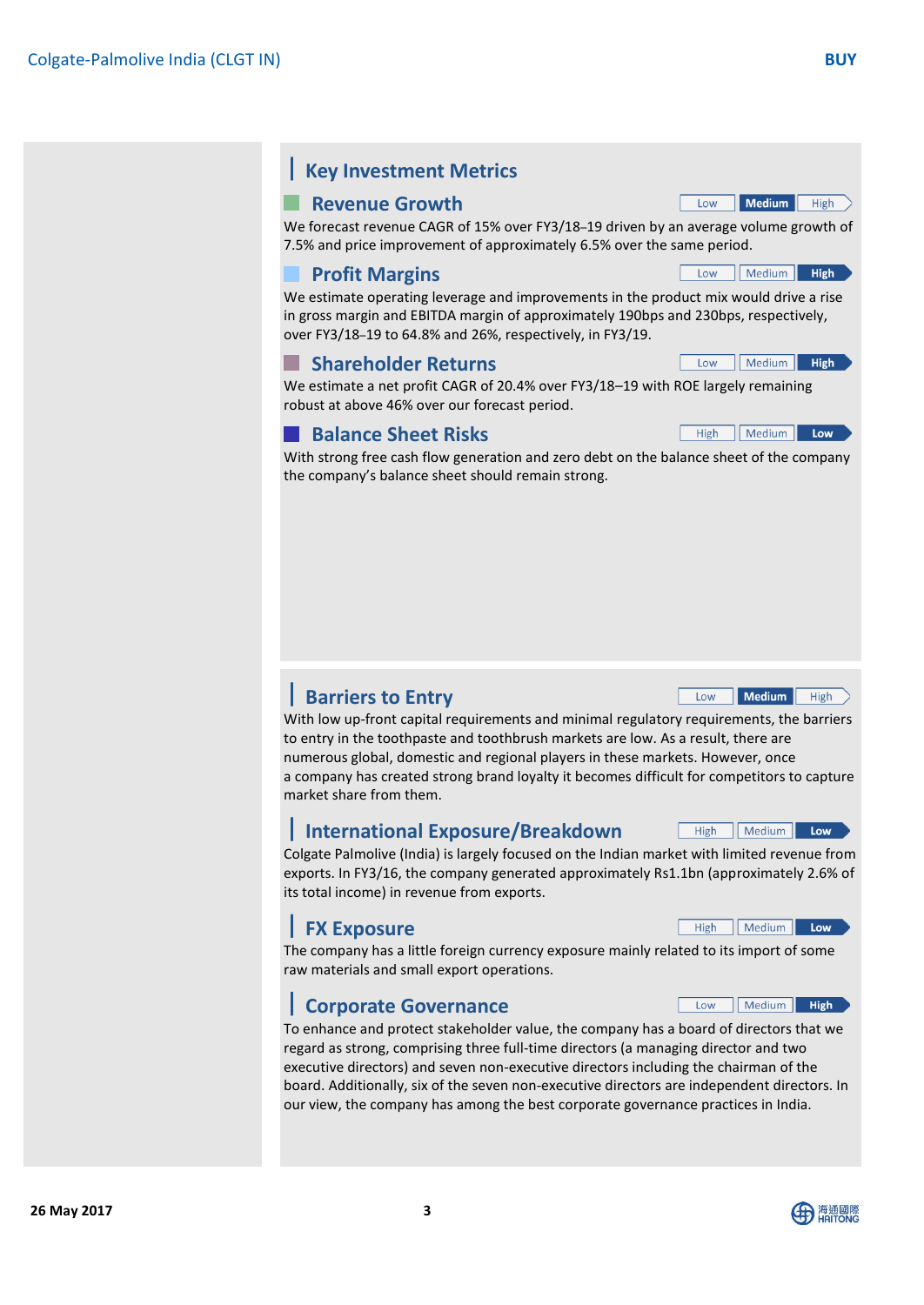We estimate 15% revenue CAGR over FY3/18–19 driven by average volume growth of 7.5% over the same period

We forecasts EBITDA margin improving from 23.7% in FY3/17 to 26% in FY3/19

| Profit & Loss (Rsm)               | Mar-15A   | Mar-16A   | Mar-17A  | Mar-18E   | Mar-19E   |
|-----------------------------------|-----------|-----------|----------|-----------|-----------|
| Total turnover                    | 39,819    | 38,682    | 39,819   | 45,584    | 52,654    |
| Cost of sales                     | (14, 677) | (14, 763) | (14,763) | (16, 432) | (18, 519) |
| <b>Gross profit</b>               | 25,142    | 23,919    | 25,055   | 29,152    | 34,135    |
| Total operating costs             | (17,670)  | (15,648)  | (16,939) | (19, 342) | (22, 289) |
| <b>Operating profit</b>           | 7,472     | 8,271     | 8,117    | 9,809     | 11,846    |
| Operating EBITDA                  | 8,222     | 9,385     | 9,449    | 11,414    | 13,699    |
| Depreciation and amortisation     | (750)     | (1, 114)  | (1, 332) | (1,605)   | (1,853)   |
| Other recurring income            | 332       | 395       | 398      | 452       | 508       |
| Exceptional income - net          | ۰         | (313)     | ٠        |           |           |
| Pre-tax profit                    | 7,804     | 8,353     | 8,515    | 10,262    | 12,354    |
| Taxation                          | (2,214)   | (2,541)   | (2,740)  | (3,304)   | (3,978)   |
| Net income to ord equity          | 5,590     | 5,812     | 5,775    | 6,957     | 8,376     |
| Concert Company (1971 and contact |           |           |          |           |           |

Source: Company, HTI estimates [Note: FY15 Financials on IGAAP basis; FY16-19 Financials on IND AS basis](http://equities.htisec.com/x/model?id=0B063A05-5B2E-425E-A08A-096CD1BC21AB)

**Click For Interactive Model** 

### **Key P/L Takeaway**

Driven by volume-led revenue CAGR of 15% over FY3/18–19, we estimate a CAGR for NP of 20.4% over the same period

With our expectation of recovery in rural markets, which in turn should drive improvement in CLGT's sales volume growth, and the trend of premiumization playing out in urban markets, which should enhance the product mix, we estimate a CAGR for revenue of 15% and for NP of 20.4% over FY3/18–19, which compares favorably to the CAGR of 1.6% CLGT posted over FY3/16–17.

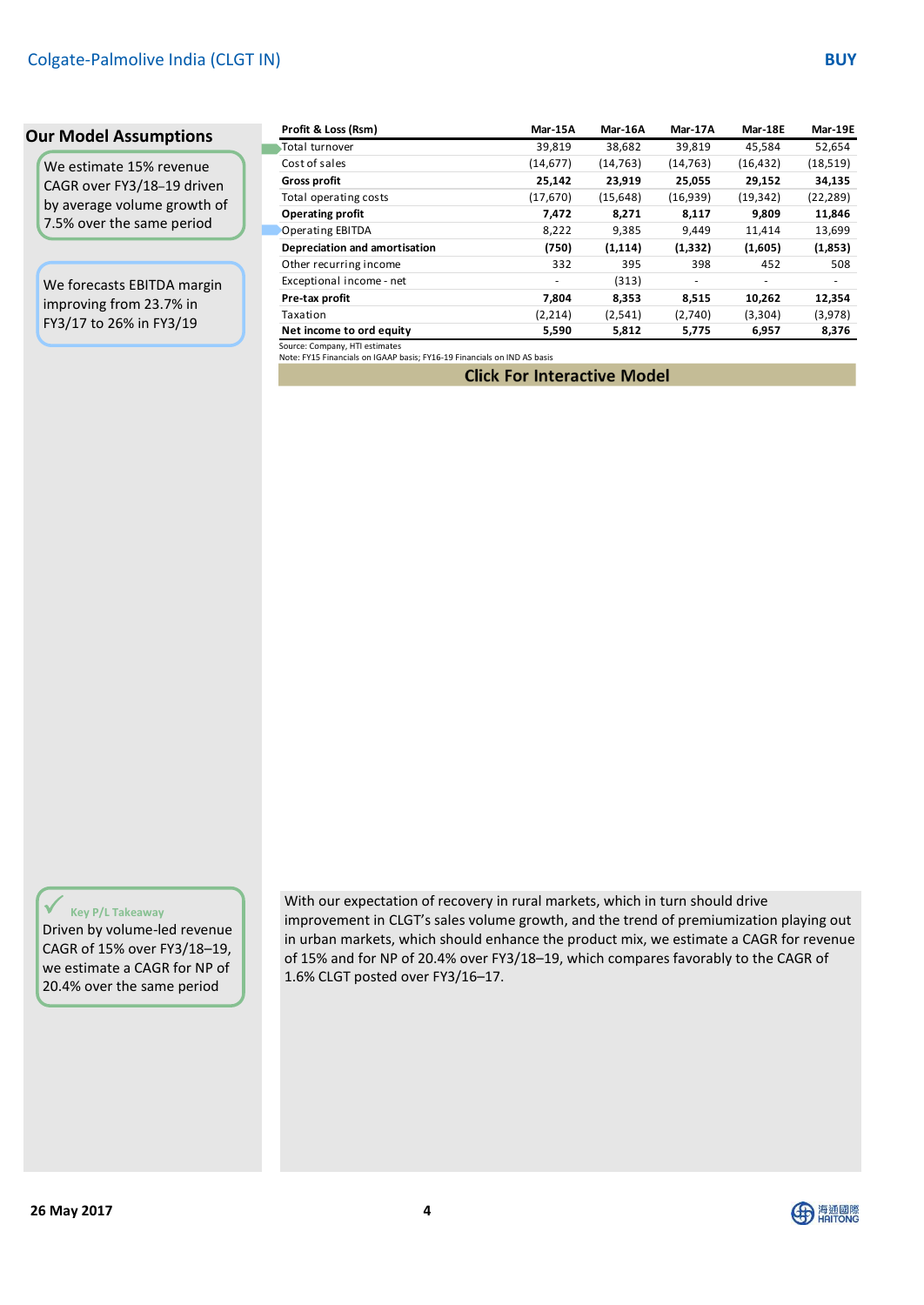CLGT boasts of strong free cash flow historically and we expect the company to maintain a healthy cash balance over FY3/18–19

| <b>Balance Sheet (Rsm)</b>               | Mar-15A | Mar-16A | Mar-17A | Mar-18E | Mar-19E |
|------------------------------------------|---------|---------|---------|---------|---------|
| Total cash and equivalents               | 2,545   | 2,887   | 2,943   | 2,834   | 3,082   |
| Inventories                              | 2,522   | 2,915   | 2,926   | 3,077   | 3,447   |
| Accounts receivable                      | 696     | 1,015   | 1,299   | 1,404   | 1,615   |
| Other current assets                     | 1,657   | 2,035   | 3,008   | 3,054   | 3,159   |
| <b>Total current assets</b>              | 7,420   | 8,852   | 10,175  | 10,368  | 11,303  |
| Tangible fixed assets                    | 8,321   | 9,958   | 11,840  | 13,094  | 14,352  |
| Intangible assets                        | 907     | 907     | 907     | 907     | 907     |
| Total investments                        | 371     | 312     | 312     | 1,312   | 3,312   |
| Total other assets                       | (26)    | (97)    | (275)   | (275)   | (275)   |
| <b>Total non-current assets</b>          | 9,573   | 11,080  | 12,784  | 15,038  | 18,295  |
| <b>Total assets</b>                      | 16,993  | 19,932  | 22,959  | 25,406  | 29,599  |
| Accounts payable                         | 5,144   | 5,519   | 6,012   | 5,463   | 5,509   |
| Other current liabilities                | 2,874   | 3,438   | 3,394   | 3,084   | 3,109   |
| <b>Total current liabilities</b>         | 8,018   | 8,958   | 9,406   | 8,547   | 8,618   |
| Other liabilities                        | 1,272   | 664     | 816     | 983     | 1,183   |
| <b>Total non-current liabilities</b>     | 1,272   | 664     | 816     | 983     | 1,183   |
| <b>Total liabilities</b>                 | 9,290   | 9,622   | 10,221  | 9,530   | 9,801   |
| Common stocks                            | 136     | 272     | 272     | 272     | 272     |
| Other reserves                           | 7,567   | 10,038  | 12,466  | 15,605  | 19,526  |
| Shareholders' equity                     | 7,703   | 10,310  | 12,738  | 15,877  | 19,798  |
| <b>Total equity</b>                      | 7,703   | 10,310  | 12,738  | 15,877  | 19,798  |
| Total liabilities & shareholders' equity | 16,993  | 19,932  | 22,959  | 25,406  | 29,599  |

Source: Company, HTI estimates [Note: FY15 Financials on IGAAP basis; FY16-19 Financials on IND AS basis](http://equities.htisec.com/x/model?id=0B063A05-5B2E-425E-A08A-096CD1BC21AB)

**Click For Interactive Model** 

# **Key B/S Takeaway**

We believe CLGT's balance sheet should remain healthy supported by its strong free cash flow generation

With negative capital requirement coupled with our expectation of spend only on maintenance capex over our forecast period, we believe CLGT should be able to generate strong free cash flow through FY3/19, which should strengthen its balance sheet over this period.

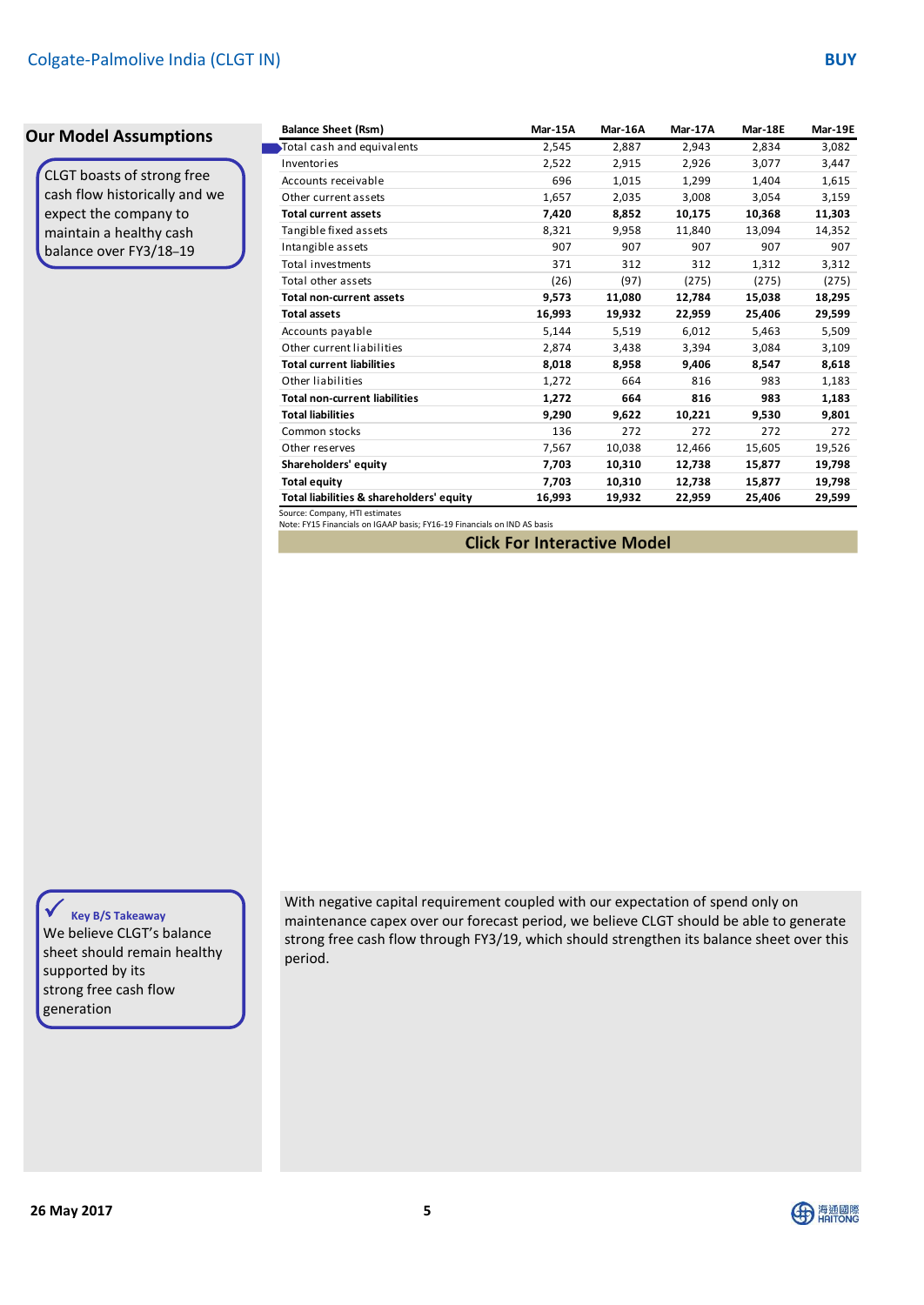We forecast capex in the Rs2.9–3.1bn range over FY3/18–19, to be used primarily for maintenance activities

r

п

We project a CAGR for free cash flow of 28.8% CAGR over FY3/18–19

| Cash Flow (Rsm)                         | Mar-15A  | Mar-16A                  | Mar-17A | Mar-18E  | Mar-19E  |
|-----------------------------------------|----------|--------------------------|---------|----------|----------|
| <b>Operating profit</b>                 | 7,472    | 8,271                    | 8,117   | 9,809    | 11,846   |
| Depreciation and amortisation           | 750      | 1,114                    | 1,332   | 1,605    | 1,853    |
| Changes in working capital              | (299)    | (150)                    | (819)   | (1, 161) | (616)    |
| Other operating cash flow               | 469      | (35)                     | 169     | 187      | (979)    |
| Operating cash flow                     | 8,392    | 9,200                    | 8,799   | 10,440   | 12,105   |
| Tax paid                                | (2,010)  | (2,470)                  | (2,562) | (3,304)  | (3,978)  |
| Cash flow from operations               | 6,381    | 6,729                    | 6,237   | 7,135    | 8,127    |
| Capex                                   | (3,000)  | (2,727)                  | (3,214) | (2,859)  | (3, 111) |
| Other new investments                   | (142)    | $\overline{\phantom{m}}$ |         | (1,000)  | (2,000)  |
| Other investing cash flow               | 284      | 361                      | 381     | 433      | 487      |
| Cash flow from investing activities     | (2,858)  | (2,366)                  | (2,834) | (3, 426) | (4,624)  |
| Dividends paid to ordinary shareholders | (3, 264) | (2,720)                  | (2,720) | (3, 264) | (3,808)  |
| Proceeds from issue of shares           | (622)    | (484)                    | (627)   |          |          |
| Other financing cash flow               | 38       | (554)                    | 83      | (555)    | (647)    |
| Cash flow from financing activities     | (3,848)  | (3,758)                  | (3,264) | (3,819)  | (4,455)  |
| Cash at beginning of period             | 2,870    | 2,545                    | 2,887   | 2,943    | 2,834    |
| Total cash generated                    | (325)    | 605                      | 140     | (109)    | (952)    |
| Forex effects                           |          | (263)                    | (83)    |          | 1,200    |
| Implied cash at end of period           | 2,545    | 2,887                    | 2,943   | 2,834    | 3,082    |
| Free cash flow                          | 3,381    | 4,002                    | 3,023   | 4,277    | 5,016    |

Source: Company, HTI estimates [Note: FY15 Financials on IGAAP basis; FY16-19 Financials on IND AS basis](http://equities.htisec.com/x/model?id=0B063A05-5B2E-425E-A08A-096CD1BC21AB)

**Click For Interactive Model** 

**Key Cash Flow Takeaway**

We expect the company to continue generating strong free cash flow over our forecast period and see management increasing the dividend per share from Rs10 in FY3/17 to Rs14 in FY3/19

We expect the company to continue generating strong free cash flow over our forecast period with capex requirement in the range of Rs2.9–3.1bn annually during FY3/18– 19. We see the dividend per share increasing from Rs10 in FY3/17 to Rs14 in FY3/19.

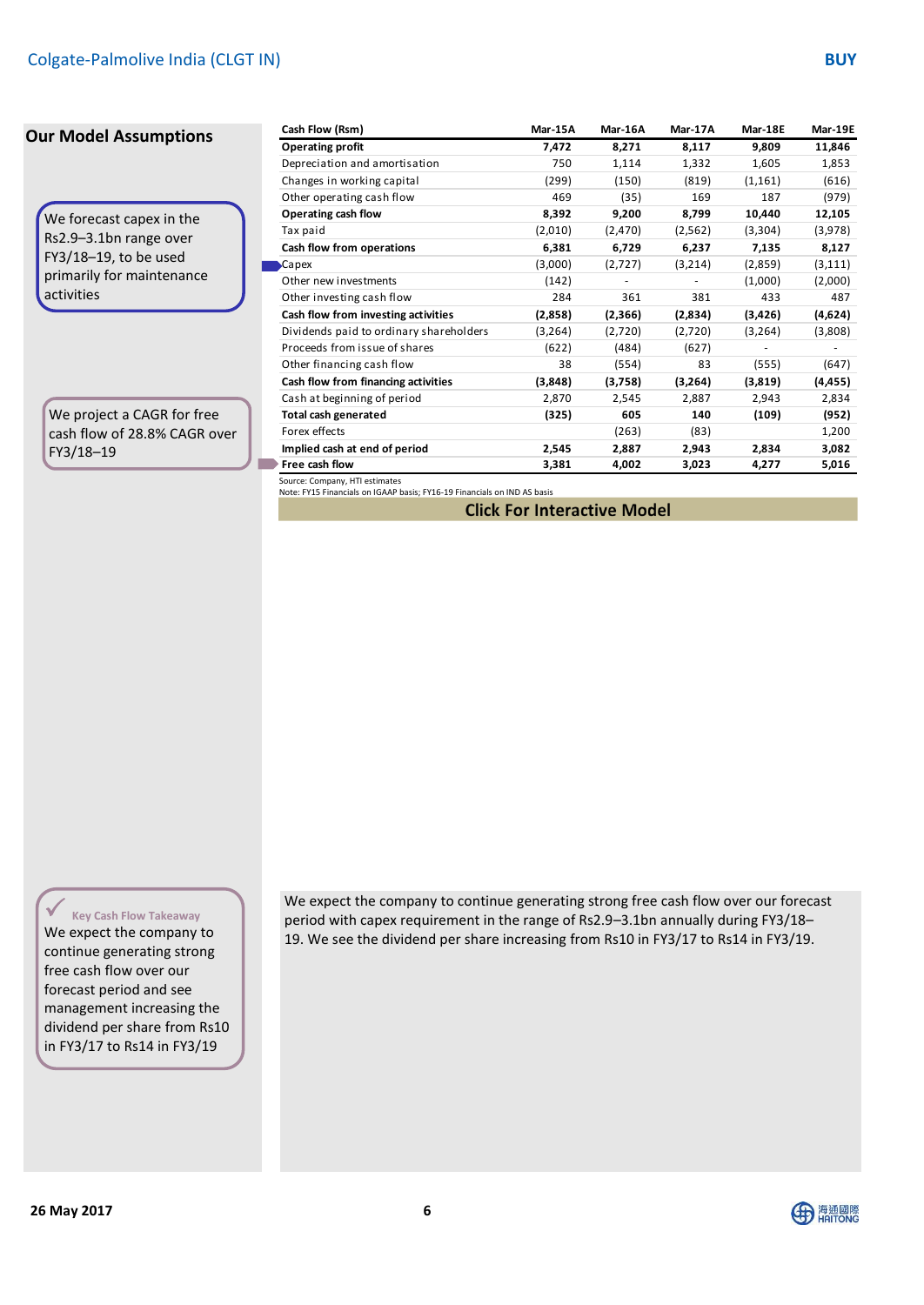We expect sales volume growth and improvement in the product mix to drive a revenue CAGR of 15% over FY3/18–19

г

We see price hikes, positive operating leverage and an improved product mix driving EBITDA margin expansion from 23.7% in FY3/17 to 26% in FY3/19

| Per Share Data                        | Mar-15A | Mar-16A | Mar-17A | Mar-18E | Mar-19E |
|---------------------------------------|---------|---------|---------|---------|---------|
| EPS (Rs)                              | 20.55   | 21.37   | 21.23   | 25.58   | 30.80   |
| Adj EPS (Rs)                          | 20.55   | 22.52   | 21.23   | 25.58   | 30.80   |
| FDEPS (Rs)                            | 20.55   | 21.37   | 21.23   | 25.58   | 30.80   |
| Revenue per share (Rs)                | 146.4   | 142.2   | 146.4   | 167.6   | 193.6   |
| Operating EBITDA per share (Rs)       | 30.23   | 34.51   | 34.74   | 41.97   | 50.37   |
| BVPS (Rs)                             | 28.32   | 37.91   | 46.83   | 58.37   | 72.79   |
| DPS (Rs)                              | 12.00   | 10.00   | 10.00   | 12.00   | 14.00   |
| Recurrent cash flow per share (Rs)    | 23.46   | 24.74   | 22.93   | 26.23   | 29.88   |
| Shares in issue (million)             | 272.0   | 272.0   | 272.0   | 272.0   | 272.0   |
| Year end adjusted shares in issue (m) | 272.0   | 272.0   | 272.0   | 272.0   | 272.0   |
| <b>Key Ratios</b>                     | Mar-15A | Mar-16A | Mar-17A | Mar-18E | Mar-19E |
| <b>Valuation Measures</b>             |         |         |         |         |         |
| P/Sales(x)                            | 6.69    | 6.89    | 6.69    | 5.85    | 5.06    |
| P/E(x)                                | 47.69   | 45.87   | 46.16   | 38.31   | 31.82   |
| Adj $P/E(x)$                          | 47.69   | 43.52   | 46.16   | 38.31   | 31.82   |
| P/CF(x)                               | 41.77   | 39.61   | 42.74   | 37.36   | 32.80   |
| P/B(x)                                | 34.61   | 25.85   | 20.93   | 16.79   | 13.46   |
| Adj EV/EBITDA (x)                     | 30.55   | 27.24   | 27.21   | 21.18   | 15.98   |
| Dividend yield                        | 1.2%    | 1.0%    | 1.0%    | 1.2%    | 1.4%    |
| Growth                                |         |         |         |         |         |
| Revenue growth                        | 11.3%   | (2.9%)  | 2.9%    | 14.5%   | 15.5%   |
| Operating profit growth               | 21.8%   | 10.7%   | (1.9%)  | 20.9%   | 20.8%   |
| Net profit growth                     | 3.5%    | 4.0%    | (0.6%   | 20.5%   | 20.4%   |
| <b>Margins</b>                        |         |         |         |         |         |
| Gross margin                          | 63.1%   | 61.8%   | 62.9%   | 64.0%   | 64.8%   |
| Operating EBITDA margin               | 20.6%   | 24.3%   | 23.7%   | 25.0%   | 26.0%   |
| Operating margin                      | 18.8%   | 21.4%   | 20.4%   | 21.5%   | 22.5%   |
| Pretax profit margin                  | 19.6%   | 21.6%   | 21.4%   | 22.5%   | 23.5%   |
| Tax rate                              | 28.4%   | 30.4%   | 32.2%   | 32.2%   | 32.2%   |
| Net profit margin                     | 14.0%   | 15.0%   | 14.5%   | 15.3%   | 15.9%   |
| <b>Key Ratios</b>                     |         |         |         |         |         |
| <b>ROE</b>                            | 81.6%   | 64.5%   | 50.1%   | 48.6%   | 47.0%   |
| <b>ROA</b>                            | 35.1%   | 31.5%   | 26.9%   | 28.8%   | 30.5%   |
| Capex/revenue                         | 7.5%    | 7.0%    | 8.1%    | 6.3%    | 5.9%    |
| Current ratio (x)                     | 0.93    | 0.99    | 1.08    | 1.21    | 1.31    |
| Creditor days                         | 127.9   | 136.8   | 148.6   | 121.3   | 108.6   |
| Debtor days                           | 6.38    | 9.61    | 11.91   | 11.24   | 11.19   |
| Inventory days                        | 62.72   | 72.28   | 72.33   | 68.34   | 67.94   |
| Sales/avg assets                      | 2.50    | 2.10    | 1.86    | 1.88    | 1.91    |
| <b>Credit analysis</b>                |         |         |         |         |         |
|                                       |         |         |         |         |         |

**Click For Interactive Model** 

#### **Key Driver Takeaway**

Volume growth revival and premiumization in the product mix should support a revenue CAGR of 15% during FY3/18– 19

We estimate average volume growth of 7.5% over FY3/18–19 following relatively low base of volume decline of 2% YoY in FY3/17. We expect a recovery in volume growth and premiumization to support revenue CAGR of 15% over FY3/18–19. We see EBITDA margin improving from 23.7% in FY3/17 to 26% in FY3/19 accompanied by a rise in gross margin. We estimate a CAGR for NP of 20.4% over FY3/18–19.



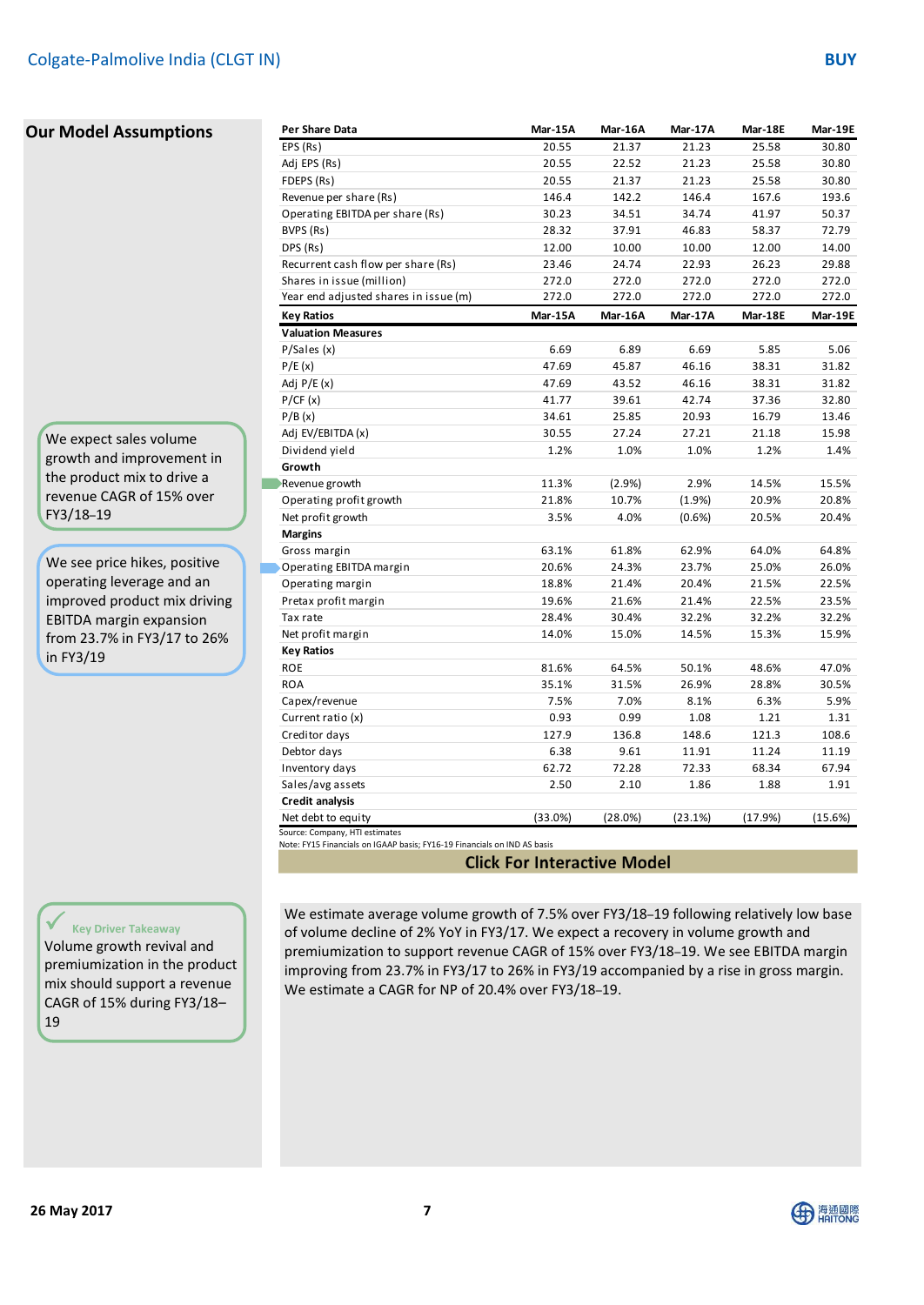# **Company Outline and Operational Review**

#### **FY3/17 Performance Marred By Market Share Loss In Toothpaste Category**

FY3/17 was a sluggish year for CLGT with revenue growth of 2.9% YoY largely on account of pressure on volumes, which declined 2% YoY. The volume decline in the year was largely due to increased shift of consumers towards natural/Ayurvedic offerings across FMCG categories. Similar trend was witnessed in the toothpaste category where consumer shift was seen towards Ayurvedic offerings of Patanjali (unlisted) through its product *Dant Kanti* and Dabur (DABUR IN) through its products *Dabur Red* and *Meswak*. Toothpaste division contributed ~80% of revenues in FY3/16 for CLGT.

The trend (Please refer toothpaste volume market trend table below) was authenticated by toothpaste volume market share data where the market leader CLGT saw volume market share loss of 180bps YoY to 55.6% in the toothpaste category while *Ayurvedic* players such as *Patanjali* and *Dabur* gaining market share by 150/140bps YoY to 15.3%/2.8% respectively.

#### **Toothpaste Volume Market Share (%) Trend - India**

| Toothpaste Volume Market Share (%) |      |           |     |     |     | CY07 CY08 CY09 CY10 CY11 CY12 CY13 CY14 CY15 CY16 |     |                                              |
|------------------------------------|------|-----------|-----|-----|-----|---------------------------------------------------|-----|----------------------------------------------|
| Colgate Palmolive (India)          | 48.8 |           |     |     |     |                                                   |     | 49.4 52.2 53.3 52.7 54.5 56.1 57.0 57.4 55.6 |
| Hindustan Unilever                 | 25.1 |           |     |     |     |                                                   |     | 24.6 22.8 22.6 23.3 23.5 22.8 21.3 19.6 19.1 |
| Dabur India                        | 11.9 | 12.2 12.9 |     |     |     |                                                   |     | 13.7 14.8 14.0 13.4 13.4 13.9 15.3           |
| Patanjali                          |      |           | 0.0 | 0.1 | 0.4 | 0.6                                               | 1.3 | 2.8                                          |

Source: Company Annual FY17 presentation

#### **CLGT: Toothpaste Volume Growth (%) Trend**



Source: Company data

#### **…While Volume Market Share Gains Continue In Toothbrush Category**

In the Toothbrush category, CLGT continue to witness strong volume market share gains driven by new product launches supported by high A&P spends. In FY3/16, CGLT gained volume market share of 290bps YoY to 47.3% in the toothbrush category. Over the same period, Procter and Gamble's (PG IN) strategy of focusing on profitability has led to volume market share loss of 280bps YoY to 14.6% in FY3/16 while Hindustan Unilever (HUVR IN) market share gain of 140bps YoY to 10.7%. Over last five years, CLGT's strong brand equity in oral care segment, strong innovation ability and high A&P spends have enabled the company gain substantial volume market share (around 750bps) and improve its volume market share standing from 39.8% in FY3/12 to 47.3% in FY3/16. CLGT's toothbrush division contributed about 16% of total revenues in FY3/16.

Consumer shift towards Ayurvedic toothpaste led to loss of volume market share for CLGT

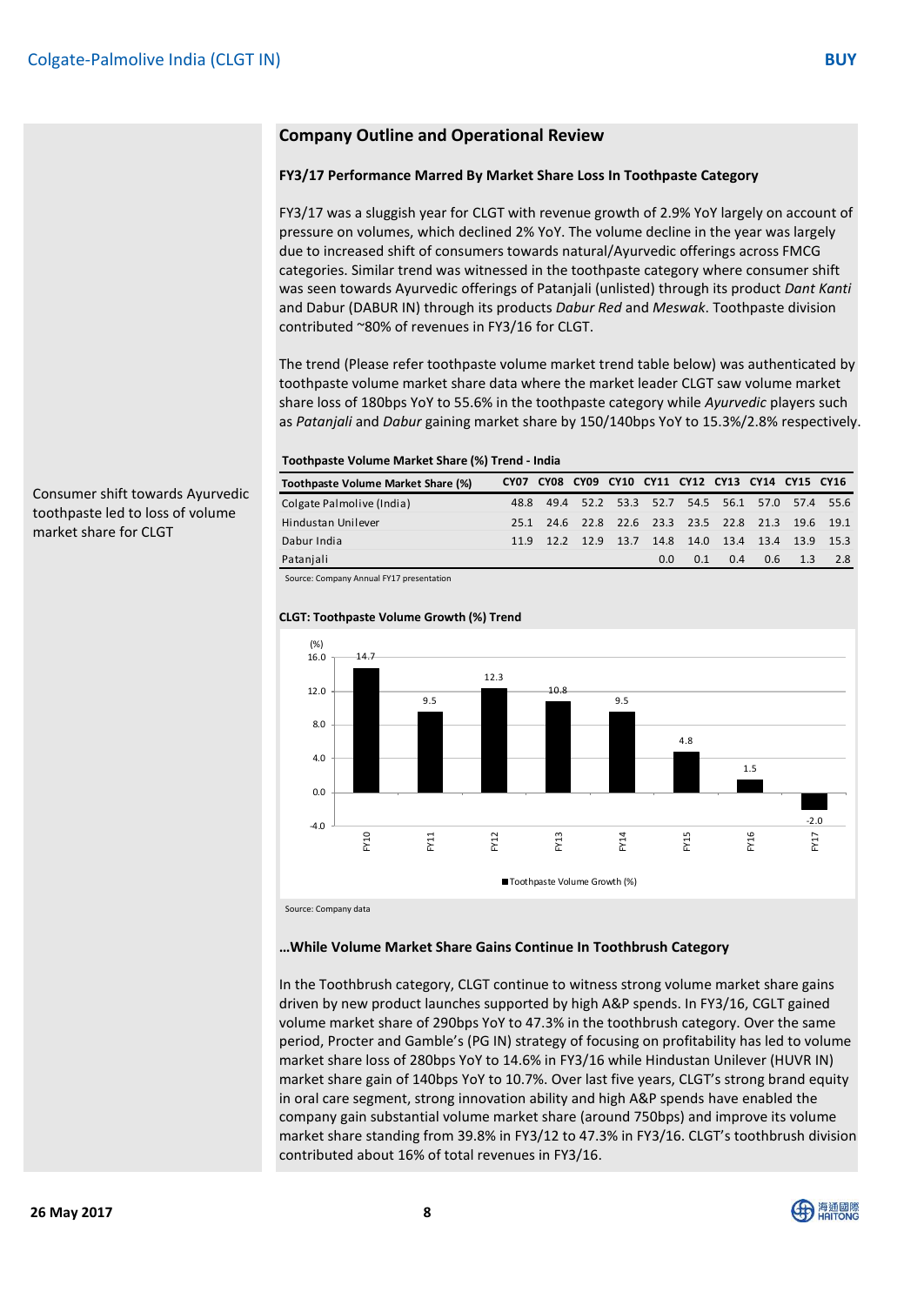New product launches in the toothbrush category have enabled the company gain volume market share

#### **Toothbrush Volume Market Share (%) Trend - India**

| Toothbrush Volume Market Share (%) Trend - India |           |      |             |                |      |      |           |      |       |  |
|--------------------------------------------------|-----------|------|-------------|----------------|------|------|-----------|------|-------|--|
| Toothbrush Volume Market Share (%)               | CY08      | CY09 | <b>CY10</b> | CY11 CY12 CY13 |      |      | CY14 CY15 |      | CY16  |  |
| Colgate Palmolive (India)                        | 33.4 38.4 |      | 38          | 35.9           | 39.8 | 42.3 | 42.8      | 44.4 | 47.3  |  |
| Procter and Gamble (P&G)                         | 11.4      | 11.9 | 14.8        | 17.8           | 18.8 | 18.4 | 18.2      | 17.4 | -14.6 |  |
| Hindustan Unilever                               | 5.9       | 6.4  | 7.2         | 7.2            | 6.7  | 7.5  | 7.9       | 9.3  | 10.7  |  |

Source: Company Annual FY17 presentation

New product launches have been one of the key strengths of the company. It has deployed launches to defend and at the same time gain market from competition. In FY3/17, the company launched four new toothbrushes namely *Colgate SuperFlexi Black*, *Colgate A1*, *Colgate Slimsoft Advanced* and *Colgate Star* with the latter being an entry level toothbrush at a price point of Rs12 to tap the "Bottom of Pyramid " consumers.

#### **CLGT: New Product Innovation in Toothbrush Category**

| <b>FY13</b>                            | <b>FY14</b>                                   | <b>FY15</b>                             | <b>FY16</b>                                             | <b>FY17</b>                   |
|----------------------------------------|-----------------------------------------------|-----------------------------------------|---------------------------------------------------------|-------------------------------|
| 3600, a battery<br>operated toothbrush | Colgate® Slim Soft                            | Colgate SlimSoft<br>Charcoal Toothbrush | Colgate 360<br>Toothbrush range                         | Colgate<br>SuperFlexi Black   |
| MaxFresh toothbrush                    | Colgate Wave Gum<br>Comfort Toothbrush        | Toothbrush                              | Colgate ZigZag Black Colgate ZigZag Black<br>Toothbrush | Colgate A1                    |
|                                        | Relaunch of Colgate Super<br>Flexi Toothbrush |                                         |                                                         | Colgate Star                  |
|                                        |                                               |                                         |                                                         | Colgate Slim soft<br>Advanced |

Source: Company data

#### **FY3/18 to Witness Market Share Stabilization Led by CLGT's Natural Product Offerings**

The shift in consumers towards Ayurvedic toothpaste led by increased awareness about benefits of Ayurveda along with attractive pricing had led to volume market share loss for CLGT in FY3/16. However, in FY3/18, we believe the company should see stabilization in volume market share led by CLGT's natural offering in toothpaste segment in the form of *Colgate Cibaca Vedshakti* and other expected new launches in the natural segment along with continued focus on the existing key brands.

According to the management, post the launch of *Cibaca Vedshakti* in FY3/17, the product has received good response from the consumer and has already gained 0.5% market share at national level at the end of FY3/16 while at specific states level, market share hovers around approximately 1%. Management further plans to introduce new products in natural segment which should help the company compete against Ayurvedic offerings of Patanjali and Dabur. Additionally, the company's strong brand strength in the oral care segment supported by marketing spends, would assist the company in arresting its fall of volume market share in the toothpaste segment from FY3/18 onwards.

#### **Recent Price Hikes To Assist Gross Margin**

Over the last three months, the company has been quite aggressive on price hikes across its product portfolio. According to our calculations, the company has taken a weighted average price hike of about 6% across it toothpaste portfolio which is slightly aggressive than its average price increase of around 5% YoY over FY3/12–16. We believe this was taken largely to mitigate the impact of inflation in raw material prices as well as a precursor to GST implementation. Over the last one year, according to our calculation, the Company has seen raw material price inflation of 2.9% YoY.

Volume market share in toothpaste category should stabilize led by *Cibaca Vedshakti* and new product launches in natural segment

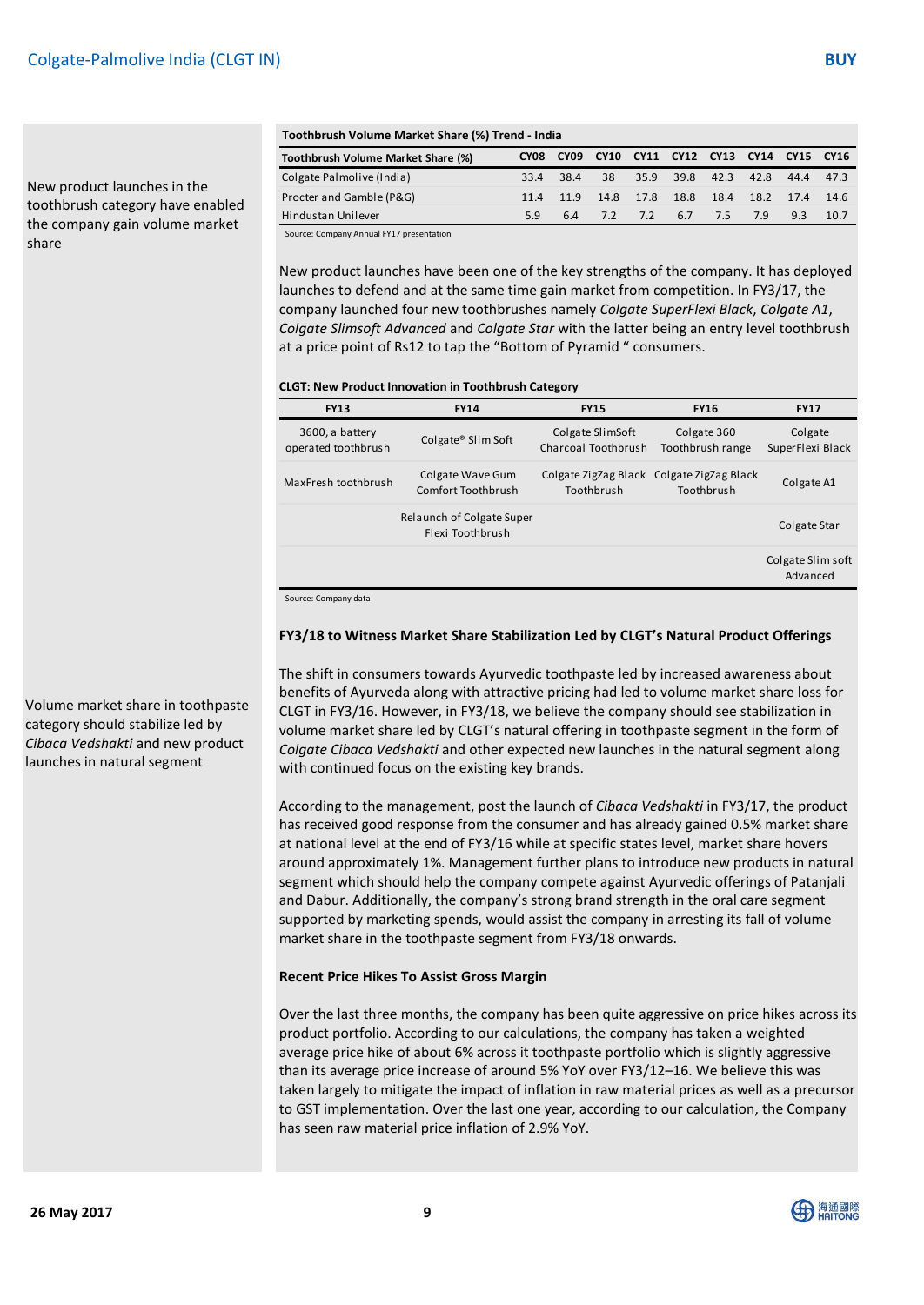In Q4 FY3/17, despite volume declining by 3% YoY, aggressive price hike taken by the company assisted gross margin expansion of 140bps YoY to 62.6%. Therefore, with price hikes leading raw material price inflation, we have built in gross margin expansion over FY3/18 and FY3/19. However, we need to get clarity on whether the price hike taken in the prior three months by the company need to be passed on to consumer post implementation of GST to adhere to "anti-profiteering" clause (clause states that the all Companies have to compulsorily pass on the entire benefits received on account lower indirect tax in GST regime) as well as the benefit arising out of a lower GST rate as compared to the current taxes paid by the company.

| Company                                            |                                                    | <b>SKU</b>      | <b>Normalised</b> | Apr-17 |      | 1M Ch 3M Ch 6M Ch 1Yr Ch |                   |            |
|----------------------------------------------------|----------------------------------------------------|-----------------|-------------------|--------|------|--------------------------|-------------------|------------|
|                                                    | Product                                            | <b>Tracked</b>  | weight            |        | (%)  | (%)                      | (%)               | (%)        |
| Colgate Palmolive (India) Colgate Dental Cream     |                                                    | 100 gm          | 100 gm            | 52.0   | 0.0% | 8.3%                     |                   | 8.3% 13.0% |
| Colgate Palmolive (India) Cibaca                   |                                                    | 175 gm          | $100$ gm          | 27.4   | 0.0% | 0.0%                     | 2.1%              | 2.1%       |
| Colgate Palmolive (India) Colgate Max Fresh        |                                                    | 80 gm           | 100 gm            | 65.0   | 0.0% | 0.0%                     | 6.1%              | 6.1%       |
| Colgate Palmolive (India) Colgate Active Salt      |                                                    | 100 gm          | 100 gm            | 55.0   | 0.0% | 5.8%                     | 10.0%             | 10.0%      |
| Colgate Palmolive (India) Colgate Active Salt Neem |                                                    | $100$ gm        | $100$ gm          | 58.0   | 0.0% | 5.5%                     | 7.4%              | 7.4%       |
| Colgate Palmolive (India) Colgate - Total Charcoal |                                                    | 140 gm          | $100$ gm          | 82.1   | 0.0% | 0.0%                     | 2.7%              | 2.7%       |
| Colgate Palmolive (India) Colgate Visible White    |                                                    | $100$ gm        | $100$ gm          | 95.0   | 3.3% | 3.3%                     | 3.3%              | 9.2%       |
| Colgate Palmolive (India) Sensitive pro-relief     |                                                    | 70 gm           | $100$ gm          | 164.3  | 0.0% | 0.0%                     | 0.1%              | 4.6%       |
| Colgate Palmolive (India) Sensitive Original       |                                                    | 80 gm           | $100$ gm          | 131.3  | 0.0% | 0.0%                     | 0.0%              | 0.0%       |
|                                                    | Colgate Palmolive (India) Colgate Cibaca Vedshakti | $175$ gm        | 100 gm            | 28.6   | 0.0% | 0.0%                     | 0.0%              |            |
| Dabur India                                        | Babool                                             | Pack of 2       | $100$ gm          | 23.8   | 0.0% | 0.0%                     | 0.0%              | 4.8%       |
| Dabur India                                        | Dabur Red                                          | 200 gm          | $100$ gm          | 45.0   | 0.0% | 2.3%                     | 2.3%              | 2.3%       |
| Dabur India                                        | Dabur Meswak                                       | 200 gm          | 100 gm            | 46.0   | 0.0% | 2.2%                     | 2.2%              | 2.2%       |
| <b>GSK Consumer</b>                                | Sensodyne                                          | 70 gm           | 100 gm            | 142.9  | 0.0% | $-4.8%$                  | $-4.8%$           | 0.0%       |
| Himalaya                                           | Himalaya Sensitive                                 | $100$ gm        | $100$ gm          | 98.0   | 1.0% | 2.1%                     | 3.2%              | 3.2%       |
| Hindustan Unilever                                 | Close-Up                                           | 80 gm           | $100$ gm          | 60.0   | 0.0% | 0.0%                     | 2.1%              | 6.7%       |
| Hindustan Unilever                                 | Pepsodent Germicheck                               | $80 \text{ gm}$ | 100 gm            | 50.0   | 6.4% |                          | 13.6% 13.6% 13.6% |            |
| Hindustan Unilever                                 | Pepsodent expert protect                           | 70 gm           | $100$ gm          | 90.0   | 0.0% | 0.0%                     |                   | 0.0% 16.1% |
| Hindustan Unilever                                 | Pepsodent 2 in 1                                   | 80 gms          | 100 gm            | 61.3   | 0.0% | 2.1%                     | 4.3%              | 4.3%       |
| Hindustan Unilever                                 | Pepsodent Whitening                                | 80 gms          | 100 gm            | 63.0   | 0.0% | 7.2%                     | 9.6%              | 12.0%      |
| Hindustan Unilever                                 | Pepsodent Sensitive                                | 80 gm           | 100 gm            | 100.0  | 0.0% | 0.0%                     | 0.0%              | 0.0%       |
| Patanjali Ayurveda                                 | Patanjali Dant Kanti                               | 200gm           | $100$ gm          | 37.5   | 0.0% | 0.0%                     | 0.0%              | 0.0%       |

Source: Company data

#### **CLGT's RM Cost Index Trend Change in RM Cost Index**



| Period     | RM Cost Index Change (%) |
|------------|--------------------------|
| 1M Change  | (0.7)                    |
| 3M Change  | (1.9)                    |
| 6M Change  | (2.4)                    |
| 1Yr Change | 2.9                      |
| 3Yr Change | 2.4                      |
| 5Yr Change | 16.4                     |

The company has taken aggressive price increases across its toothpaste product portfolio in last three months

CLGT's raw material index has seen inflation of 2.9% YoY in the last one year (after couple of years of flattish to slightly declining RM costs)

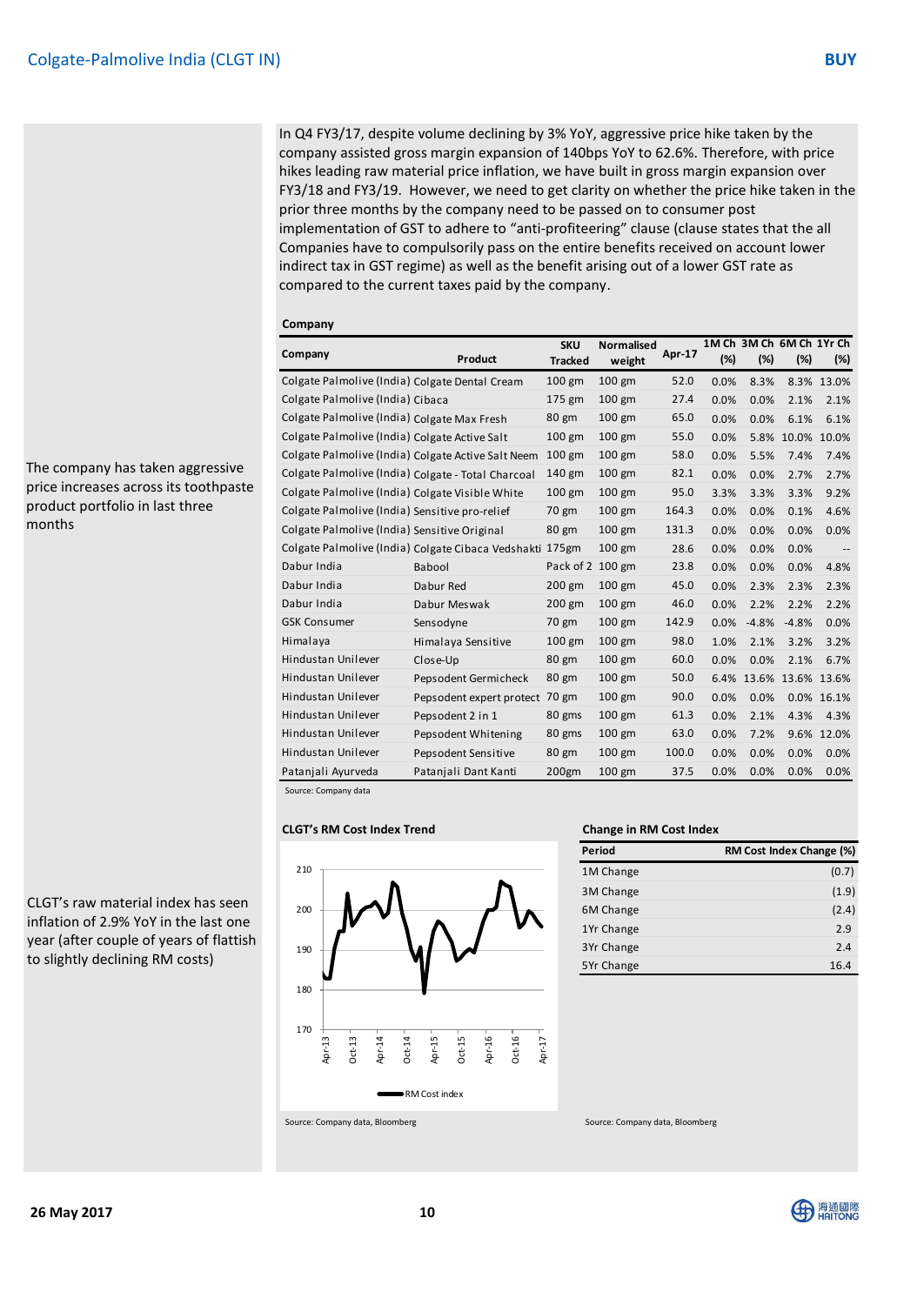#### **Expansion In Gross Margin To Enable Company To Maintain Higher A&P Spends**

With strong new product launch pipeline in FY3/18 especially in the natural segment and expansion in gross margin over FY3/18–19, we believe CLGT is likely to continue its high spends on advertising. According to IND AS, we expect the company to maintain its expenditure of around 13% of total sales on advertising over FY3/18–19 in line with FY3/17. This should help the company is consumer awareness about launches and should lead to increased off take.



#### **Advertising Spends (% of Sales)**

We estimate maintaining of advertising spends at elevated levels

Source: Company data, HTI estimates

#### **EBITDA Margin To Expand Assisted By Operating Leverage**

Our estimate of volume growth recovery over FY3/18–19 is based on expectation of new product launches and uptick in consumer demand especially in rural market post Indian Metrological Department (IMD) prediction of normal monsoon in FY3/18. This coupled with aggressive price hikes taken by the company and the trend of premiumization playing out in urban markets, we estimate gross margin expansion of 190bps over FY3/18–19. Despite the company continuing on its strategy of high advertising spends to support its new launches, we forecast EBITDA margin to expand by 230bps over FY3/18–19 driven by positive operating leverage driven by high single-digit volume growth over the same period. We believe this would help the company to post NP CAGR of 20.4% over FY3/18–19 as compared to the lackluster NP CAGR of 1.6% over FY3/16–17.



**CLGT Gross and EBITDA Margin (%) Trend**

Volume growth recovery and recent aggressive price hikes should aid gross and EBITDA margin expansion of 190 and 230bps, respectively, over FY3/18-19

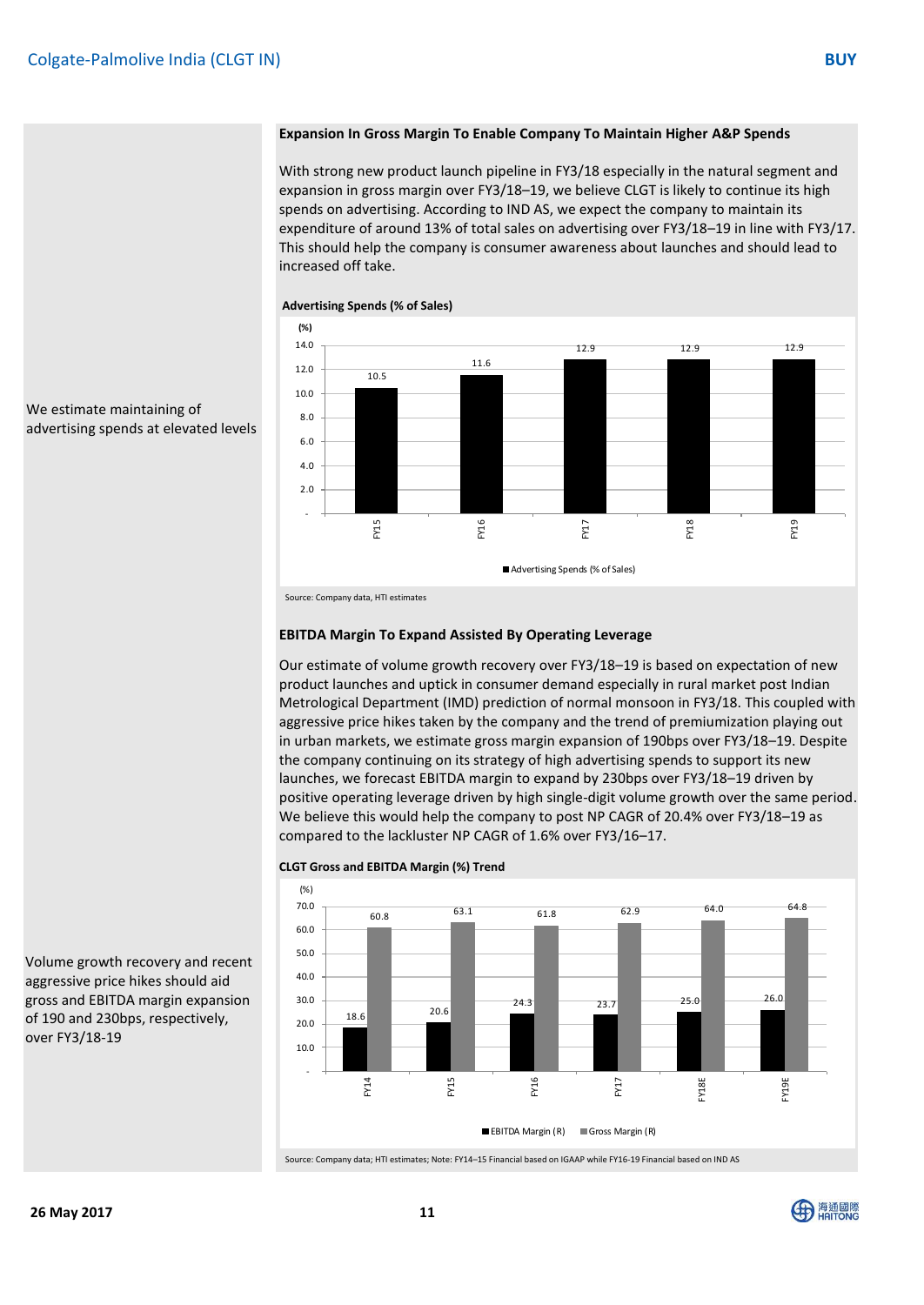Lower GST rate on toothpaste should aid in better consumer offtake through lower pricing

#### **Lower Indirect Taxation on Toothpaste in GST To Aid Consume Offtakes**

The government has come out with GST rate for toothpaste at 18%, which is lower than the current total indirect taxation (excise duty + Value added tax) borne by the company at approximately 24%. We believe benefits of lower tax rate will be passed on the consumers which would help CLGT to improve its competitive position. We believe lower pricing will aid CLGT in improving its competitive position and driving volume growth which would help in arresting further volume market loss in the toothpaste segment.

#### **Valuation**

We value CLGT at 38x applied to our FY3/19 EPS, which yields a target price of Rs1,170

We estimate recovery in volume and revenue growth from FY3/18 onwards, which should drive topline growth of approximately 15% over FY3/18–19. Gross margin and EBITDA margin should expand by approximately 190bps and 230bps, respectively, which in turn should drive NP CAGR of 20.4% over FY3/18–19. Compared with Bloomberg consensus EPS, our estimates are higher by 2.3-6.5% over FY3/18–19, as we are slightly ahead on EBITDA margin estimates. We value the company on a P/E multiple of 38x FY3/19 EPS, in line with its 5-year average of 38x, which yields a target price of Rs1,170.

#### **PER Valuation**

We use PER as the primary valuation methodology given the stable nature of earnings. Our target PER takes into consideration the business model's competitive matrix, long-term sustainable revenue growth, sustainable margin trends, and return ratios. We value consumer companies on a relative basis in the sector.

#### **CLGT: One-Year Forward PER Trend**



Source: Company data, Bloomberg, HTI estimates

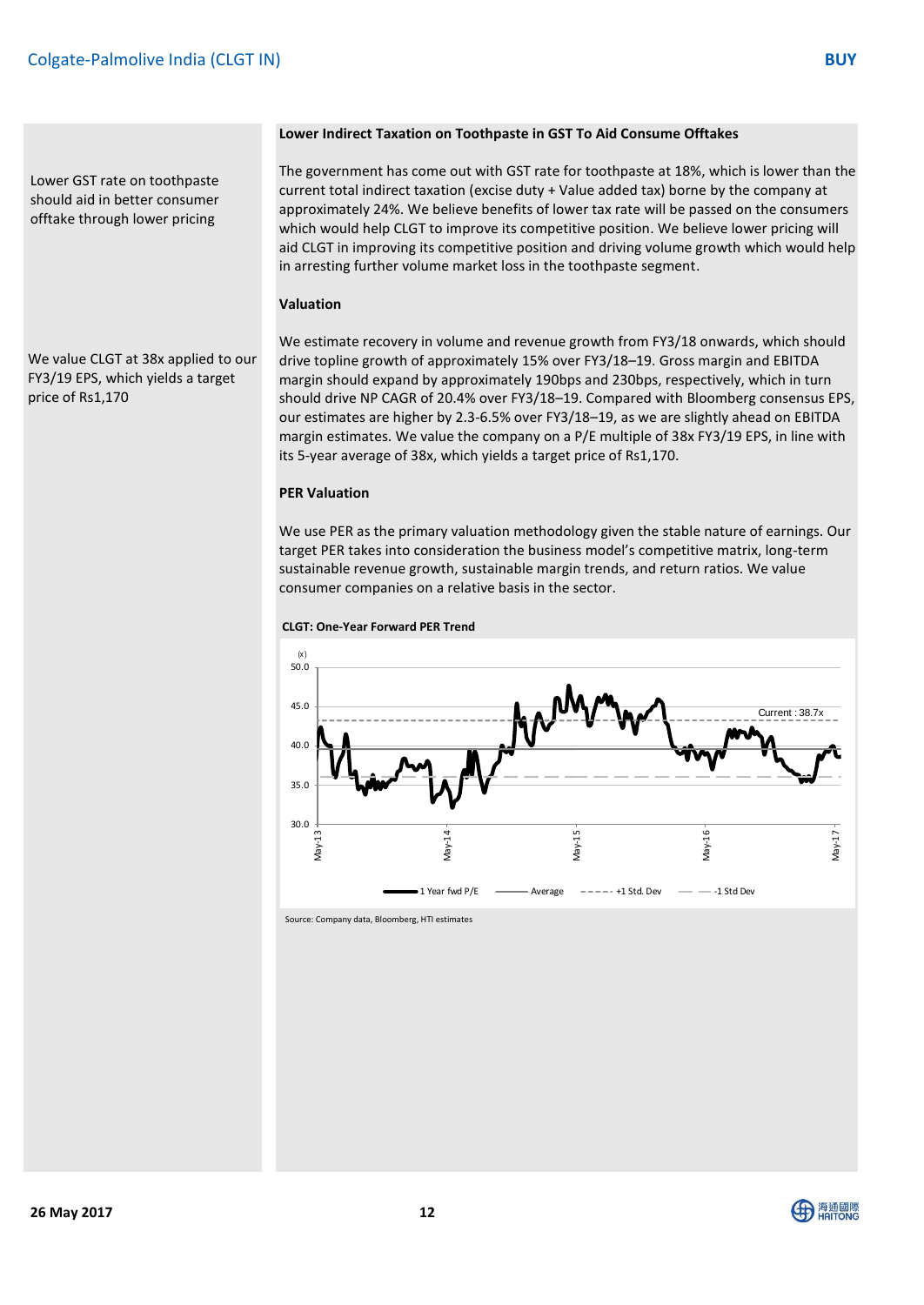#### **Key Risks to Our Rating and Target Price**

- 1) Slower recovery than we currently expect in consumer spending resulting in subdued volume growth as compared to our estimates.
- 2) Higher increase in key raw material costs than we currently expect could put at risk our expectation of gross margin improvement.
- 3) Higher promotional costs versus our current expectations, specifically on account of increase in competitive intensity from Patanjali and HUL as well as a relaunch by P&G in toothpaste category could put at risk our revenue and margins estimates.
- 4) Implementation of GST in FY3/18 could lead to destocking across trade channels which could lead to volume growth for the company lower than we currently estimate.

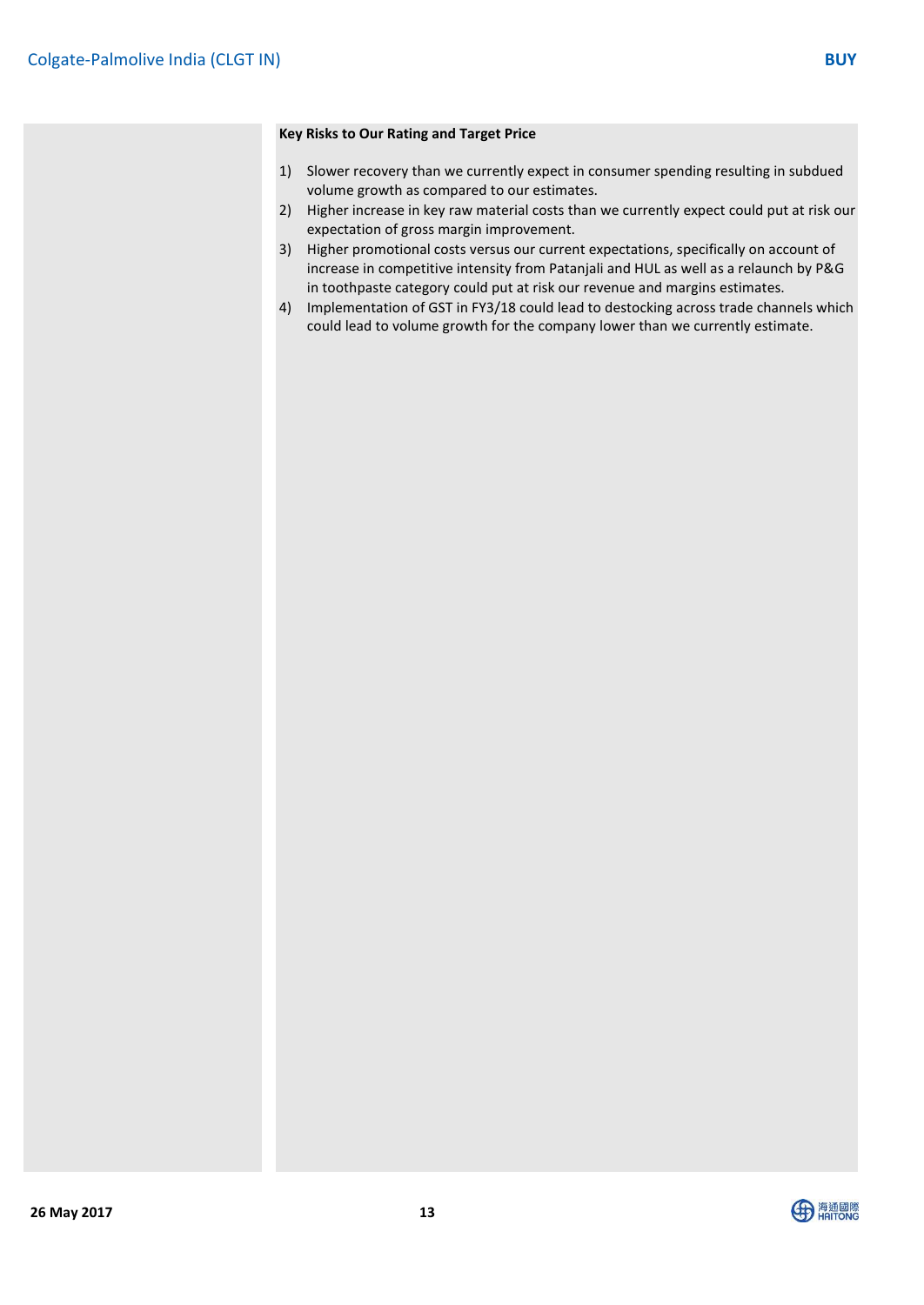### **Financial Outlook (Note: FY10-15 according to Indian GAAP; FY16-19 according to IND AS)**

**Volume Growth (% YoY) Trend Pricing Growth (% YoY) Trend**



Title: Please fill in the values above to have them entered in your report 1.0 7.9 5.3 7.1 5.9 7.1 8.0 5.8 7.0 7.0 0.0  $2.0$ 4.0 6.0 8.0 10.0 FY10 FY11 FY12 FY13 FY14 FY15 FY16 FY17 FY18E FY19E (%) Pricing Growth (%)





Source: Company data, HTI estimates Source: Company data, HTI estimates



**EBITDA and EBITDA Margin (%) Trend NP and NP Growth (%) Trend**

Source: Company data, HTI estimates Source: Company data, HTI estimates





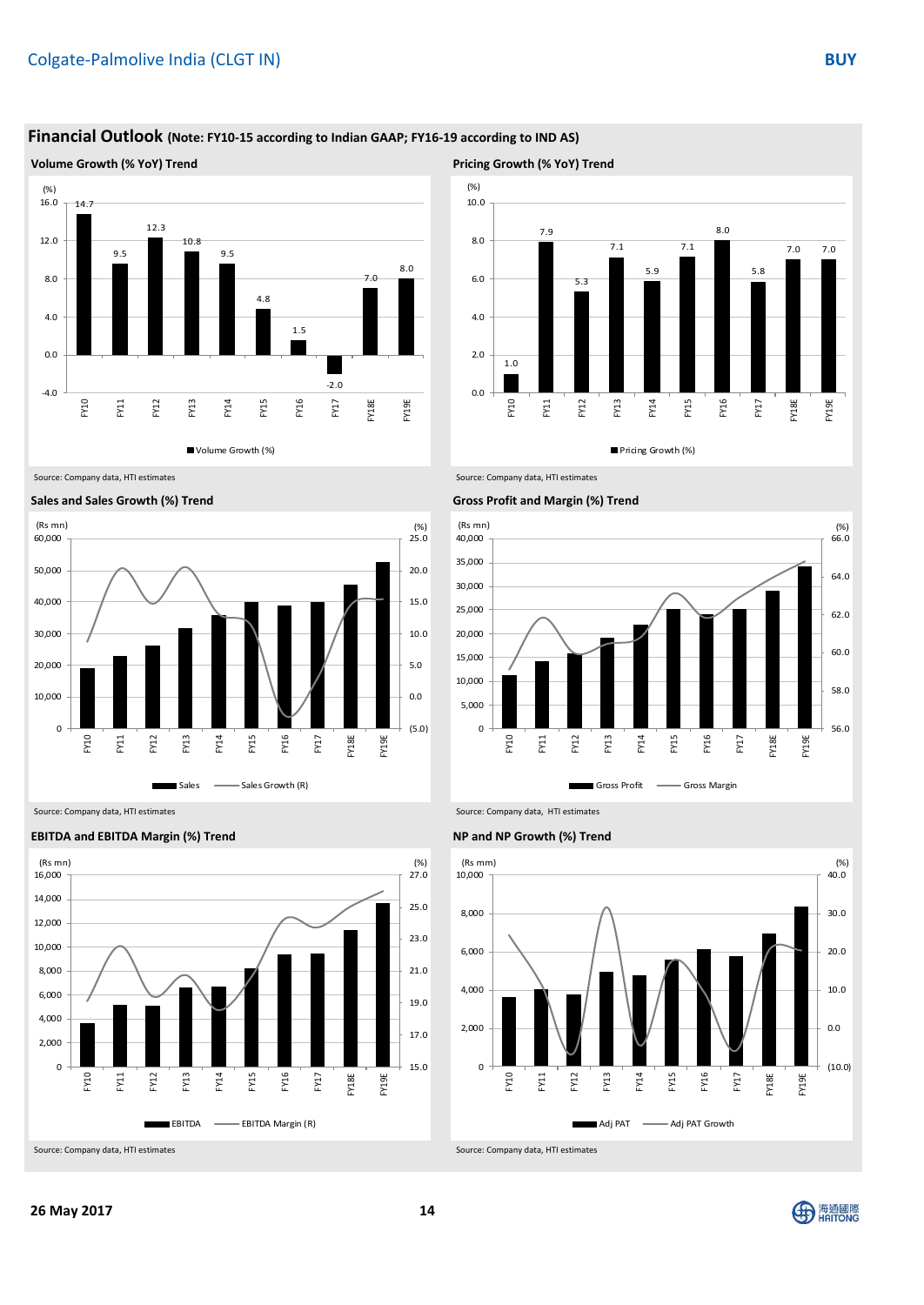



Source: Company data, Bloomberg, HTI estimates Source: Company data, Bloomberg, HTI estimates Source: Company data, Bloomberg, HTI estimates





Source: Company data, Bloomberg, HTI estimates Source: Company data, Bloomberg, HTI estimates Source: Company data, Bloomberg, HTI estimates



Source: Company data, Bloomberg, HTI estimates Source: Company data, Bloomberg, HTI estimates Source: Company data, Bloomberg, HTI estimates





#### **Cash Operating Cycle**











Source: Company data, Bloomberg, HTI estimates Source: Company data, Bloomberg, HTI estimates Source: Company data, Bloomberg, HTI estimates



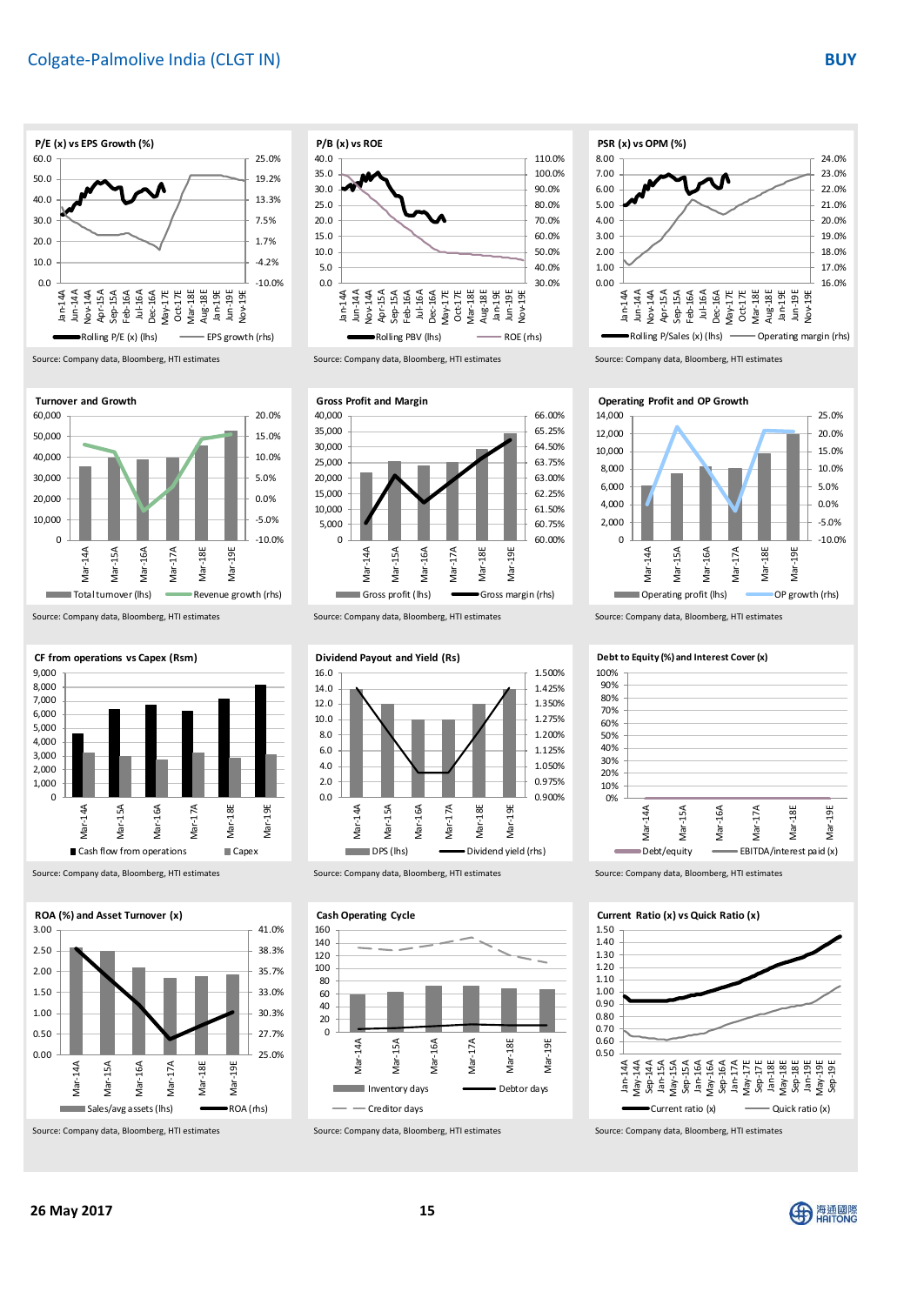### **Revenue Growth**

We forecast revenue CAGR of 15% over FY3/18–19 driven by an average volume growth of 7.5% and price improvement of approximately 6.5% over the same period.

#### **Profit Margins**

We estimate operating leverage and improvements in the product mix would drive a rise in gross margin and EBITDA margin of approximately 190bps and 230bps, respectively, over FY3/18–19 to 64.8% and 26%, respectively, in FY3/19.

#### **Shareholder Returns**

We estimate a net profit CAGR of 20.4% over FY3/18–19 with ROE largely remaining robust at above 46% over our forecast period.

### **Balance Sheet Risks**

With strong free cash flow generation and zero debt on the balance sheet of the company the company's balance sheet should remain strong.

#### **Key Takeaway**

Volume growth revival and premiumization in the product mix should support a revenue and NP CAGR of 15% and 20.4%, respectively, over FY3/18–19

#### **Investment Thesis – Target Price – Share Price Catalysts**

CLGT's sluggish performance in FY3/17 was largely on account of drop in market share in the toothpaste category due to consumer shift in toothpaste category towards natural offerings leading to market share gains for Patanjali and Dabur. However, we believe given the company's robust brand strength, innovation ability and capacity to invest in high A&P spends, FY3/18 fiscal would be highlighted by market share stabilization in the toothpaste category. This would be driven by strong consumer response to its first natural offering *Cibaca Vedshakti* and new product launches around natural/ayurveda platform. We therefore estimate average volume growth of 7.5% over FY3/18–19 led by market share gains and low base. Additionally, recent aggressive price increase across its portfolio, premiumization and operating leverage should assist gross margin and EBITDA margin improvement of 190bps and 230bps, respectively, over FY3/18–19. We build in revenue and NP CAGR of 15% and 20.4%, respectively, over FY3/18–19. We maintain our BUY rating with TP of Rs1,170. Key catalyst would be improvement in volume growth backed by market share gains and above our estimated rise in margins driven by an positive operating leverage led by higher than anticipated volume growth.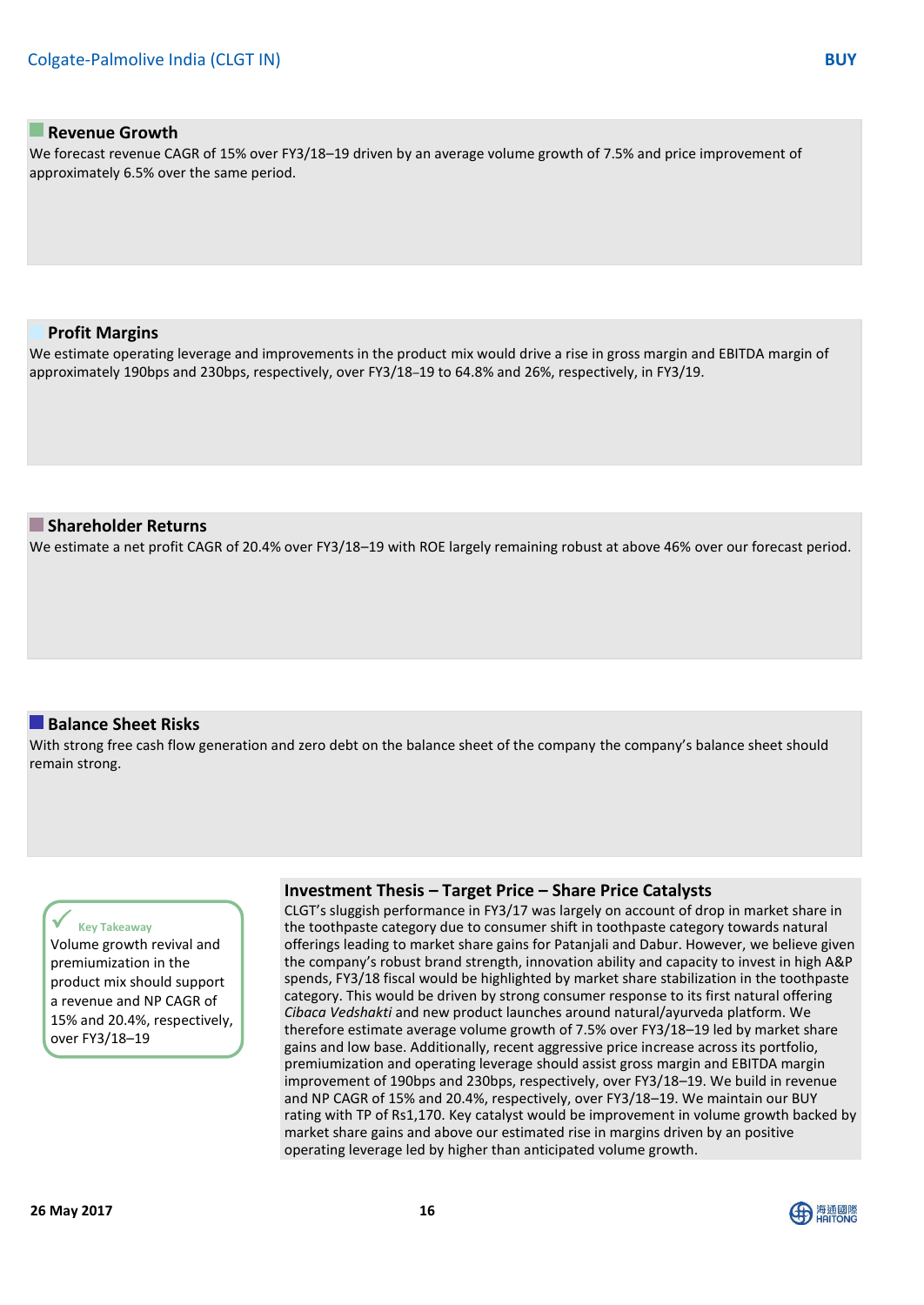#### **IMPORTANT DISCLOSURES**

This research report is distributed by Haitong International, a global brand name for the equity research teams of Haitong International Research Limited ("HTIRL"), Haitong Securities India Private Limited ("HSIPL"), Haitong International Japaninvest KK ("HTIJIKK"), Haitong International Securities Company Limited ("HTISCL"), Haitong International Investment Services Limited ("HTIIS"), and any other members within the Haitong International Securities Group of Companies ("HTISG"), each authorized to engage in securities activities in its respective jurisdiction.

**Analyst Certification**: We, Gaurang Kakkad and Premal Kamdar, certify that (i) the views expressed in this research report accurately reflect our personal views about any or all of the subject companies or issuers referred to in this research and (ii) no part of our compensation was, is or will be directly or indirectly related to the specific recommendations or views expressed in this research report; and that we (including members of our household) have no financial interest in the security or securities of the subject companies discussed.

#### **Conflict of Interest Disclosures**

If no disclosures are included, it means that at the time of publication there is no conflict of interest pursuant to applicable regulations.



| $\frac{1}{2}$                               |            |                   |             |  |  |  |
|---------------------------------------------|------------|-------------------|-------------|--|--|--|
|                                             | <b>BUY</b> | Neutral<br>(hold) | <b>SELL</b> |  |  |  |
| HTI Equity Research Coverage<br>IB clients* | 74%<br>5%  | 15%<br>3%         | 11%<br>9%   |  |  |  |
|                                             |            |                   |             |  |  |  |

\*Percentage of investment banking clients in each rating category.

For purposes only of FINRA/NYSE ratings distribution rules, our Neutral rating falls into a hold rating category. Please note that stocks with an NR designation are not included in the table above.

**Haitong International Non-Rated Research:** Haitong International publishes quantitative, screening or short reports which may rank stocks according to valuation and other metrics or may suggest prices based on possible valuation multiples. Such rankings or suggested prices do not purport to be stock ratings or target prices or fundamental values and are for information only.

**HTI Equity-Style Portfolios:** Stocks are selected for Haitong International's equity-style portfolio products based on six different strategies: Value, Quality, Growth, Risk, Momentum and US Exposure. Each quarter, HTI's rated coverage is screened based on the selection criterion for each strategy and using a scoring methodology, the top 20 stocks for each strategy are identified and assigned to the portfolios. Note that the quantitative screening used to rank stocks for the HTI equity-style portfolios is separate from the fundamental analysis employed by HTI sector analysts, so there may be differences in the assessments of individual stocks.

**HTI Themes:** The Haitong International research department periodically identifies a select number of themes that it believes have longevity and identifies stocks from among its rated coverage that are relevant for these themes. These themes and the relevant stocks are reviewed on a quarterly basis. Note that the strategic attractiveness of a general theme may be different from the fundamental assessments of individual stocks within that theme.

**Related SCNet Visits:** The designation of a related SCNet visit means that the specified Haitong International non-rated company visit reports may provide additional perspective with regard to HTI's rated coverage. The research department selects these related SCNet visit reports on a quarterly basis. The process of compiling and publishing unrated SCNet notes is separate from the fundamental assessment and publication of individual rated stocks.

**Haitong International Coverage of A-Shares:** Haitong International may cover and rate A-Shares that are subject to the Hong Kong Stock Connect scheme with Shanghai and Shenzhen. Haitong Securities (HS; 600837 CH), the ultimate parent company of HTISG based in Shanghai, covers and publishes research on these same A-Shares for distribution in mainland China. However, the rating system employed by HS differs from that used by HTI and as a result there may be a difference in the HTI and HS ratings for the same A-share stocks.

**Haitong International Quality 100 A-share (Q100) Index:** HTI's Q100 Index is a quant product that consists of 100 of the highest-quality A-shares under coverage at HS in Shanghai. These stocks are carefully selected through a quality-based screening process in combination with a review of the HS A-share team's bottom-up research. The Q100 constituent companies are reviewed quarterly.

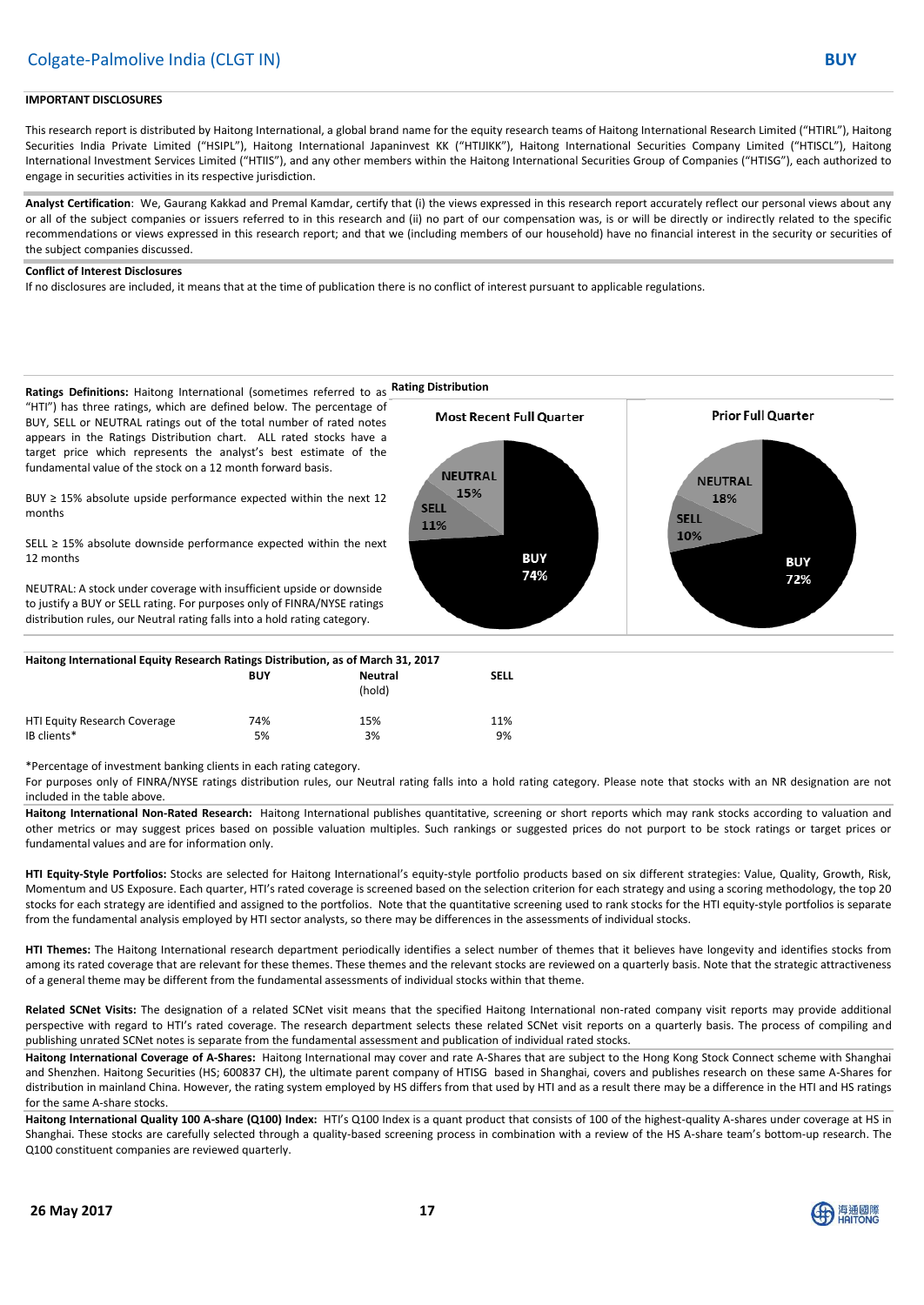#### **IMPORTANT DISCLAIMER:**

For research reports on non-Indian securities: The research report is issued by Haitong International Research Limited ("HTIRL"), a wholly owned subsidiary of Haitong International Securities Group Limited ("HTISGL") and a licensed corporation to carry on Type 4 regulated activity (advising on securities) for the purpose of the Securities and Futures Ordinance (Cap. 571) of Hong Kong, with the assistance of Haitong International Japaninvest KK ("HTIJIKK"), a wholly owned subsidiary of HTISGL and which is regulated as an Investment Adviser by the Kanto Finance Bureau of Japan.

**For research reports on Indian securities:** The research report is issued by Haitong Securities India Private Limited ("HSIPL"), an Indian company and a Securities and Exchange Board of India ("SEBI") registered Stock Broker, Merchant Banker and Research Analyst that, inter alia, produces and distributes research reports covering listed entities on the BSE Limited ("BSE") and the National Stock Exchange of India Limited ("NSE") (collectively referred to as "Indian Exchanges"). HSIPL was acquired and became part of the Haitong International Securities Group of Companies ("HTISG") on 22 December 2016.

All the research reports are globally branded under the name Haitong International and approved for distribution by Haitong International Securities Company Limited ("HTISCL") and/or Haitong International Investment Services Limited ("HTIIS"), and/or any other members within HTISG in their respective jurisdictions.

The information and opinions contained in this research report have been compiled or arrived at from sources believed to be reliable and in good faith but no representation or warranty, express or implied, is made by HTIRL, HTISCL, HTIIS, HSIPL, HTIJIKK or any other members within HTISG from which this research report may be received, as to their accuracy, completeness or correctness. All opinions expressed herein are as of the date of this research report and are subject to change without notice. This research report is for information purpose only. Descriptions of any companies or their securities mentioned herein are not intended to be complete and this research report is not, and should not be construed expressly or impliedly as, an offer to buy or sell securities. The securities referred to in this research report may not be eligible for purchase or sale in some jurisdictions. If an investment product is denominated in a currency other than an investor's home currency, a change in exchange rates may adversely affect the investment. Past performance is not necessarily indicative of future results. Certain transactions, including those involving derivatives, give rise to substantial risk and are not suitable for all investors. You should also bear in mind that recommendations in this research report are not tailor-made for you. The analyst has not taken into account your unique financial circumstances, such as your financial situation and risk appetite. You must, therefore, analyze and should, where applicable, consult your own legal, tax, accounting, financial and other professional advisers to evaluate whether the recommendations suits you before investment. Neither HTISG nor any of its directors, employees or agents accepts any liability whatsoever for any direct or consequential loss arising from any use of the materials contained in this research report.

HTISG and our affiliates, officers, directors, and employees, excluding the analysts responsible for the content of this document, will from time to time have long or short positions in, act as principal in, and buy or sell, the securities or derivatives, if any, referred to in this research report. Sales, traders, and other professionals of HTISG may provide oral or written market commentary or trading strategies to the relevant clients and the companies within HTISG that reflect opinions that are contrary to the opinions expressed in this research report. HTISG may make investment decisions that are inconsistent with the recommendations or views expressed in this research report. HTI is under no obligation to ensure that such other trading decisions, ideas or recommendations are brought to the attention of any recipient of this research report.

Please refer to HTI's website [www.equities.htisec.com](http://www.equities.htisec.com/) for further information on HTI's organisational and administrative arrangements set up for the prevention and avoidance of conflicts of interest with respect to Research.

**Non U.S. Analyst Disclosure:** The HTI analyst(s) listed on the cover of this Research is (are) not registered or qualified as a research analyst with FINRA and are not subject to U.S. FINRA Rule 2241 restrictions on communications with companies that are the subject of the Research; public appearances; and trading securities by a research analyst.

#### **DISTRIBUTION AND REGIONAL NOTICES:**

Except as otherwise indicated below, any Recipient wishing to discuss this research report or effect any transaction in any security discussed in HTI's research should contact the Haitong International salesperson in their own country or region.

**Notice to Hong Kong investors:** The research report is distributed by Haitong International Securities Company Limited ("HTISCL") and/or Haitong International Investment Services Limited ("HTIIS"), both licensed corporations to carry on Type 1 regulated activity (dealing in securities) in Hong Kong. This research report does not constitute a solicitation or an offer of securities or an invitation to the public within the meaning of the SFO. This research report is only to be circulated to "Professional Investors" as defined in the SFO. This research report has not been reviewed by the Securities and Futures Commission. You should not make investment decisions solely on the basis of the information contained in this research report

**Notice to U.S. investors:** As described above, this research report was prepared by HTIRL, HSIPL or HTIJIKK. Neither HTIRL, HSIPL, HTIJIKK, nor any of the non U.S. HTISG affiliates is registered in the United States and, therefore, is not subject to U.S. rules regarding the preparation of research reports and the independence of research analysts. This research report is provided for distribution to "major U.S. institutional investors" and "U.S. institutional investors" in reliance on the exemption from registration provided by Rule 15a-6 of the U.S. Securities Exchange Act of 1934, as amended. Any U.S. recipient of this research report wishing to effect any transaction to buy or sell securities or related financial instruments based on the information provided in this research report should do so only through Haitong International Securities (USA) Inc. ("HTI USA"), located at 850 Third Avenue, Suite 9B, New York, NY 10022, telephone (212) 867-7300. HTI USA is a broker-dealer registered in the U.S. with the U.S. Securities and Exchange Commission (the "SEC") and a member of the Financial Industry Regulatory Authority, Inc. ("FINRA"). HTI USA is not responsible for the preparation of this research report nor for the analysis contained therein. Under no circumstances should any U.S. recipient of this research report contact the analyst directly or effect any transaction to buy or sell securities or related financial instruments directly through HSIPL, HTIRL or HTIJIKK. The HSIPL, HTIRL or HTIJIKK analyst(s) whose name appears in this research report is not registered or qualified as a research analyst with FINRA and, therefore, may not be subject to FINRA Rule 2241 restrictions on communications with a subject company, public appearances and trading securities held by a research analyst account. Investing in any non-U.S. securities or related financial instruments (including ADRs) discussed in this research report may present certain risks. The securities of non-U.S. issuers may not be registered with, or be subject to U.S. regulations. Information on such non-U.S. securities or related financial instruments may be limited. Foreign companies may not be subject to audit and reporting standards and regulatory requirements comparable to those in effect within the U.S. The value of any investment or income from any securities or related financial instruments discussed in this research report denominated in a currency other than U.S. dollars is subject to exchange rate fluctuations that may have a positive or adverse effect on the value of or income from such securities or related financial instruments.

All inquiries by U.S. recipients should be directed to:

Haitong International Securities (USA) Inc. 850 Third Avenue, Suite 9B New York, NY 10022 Attn: Sales Desk at (212) 867-7300

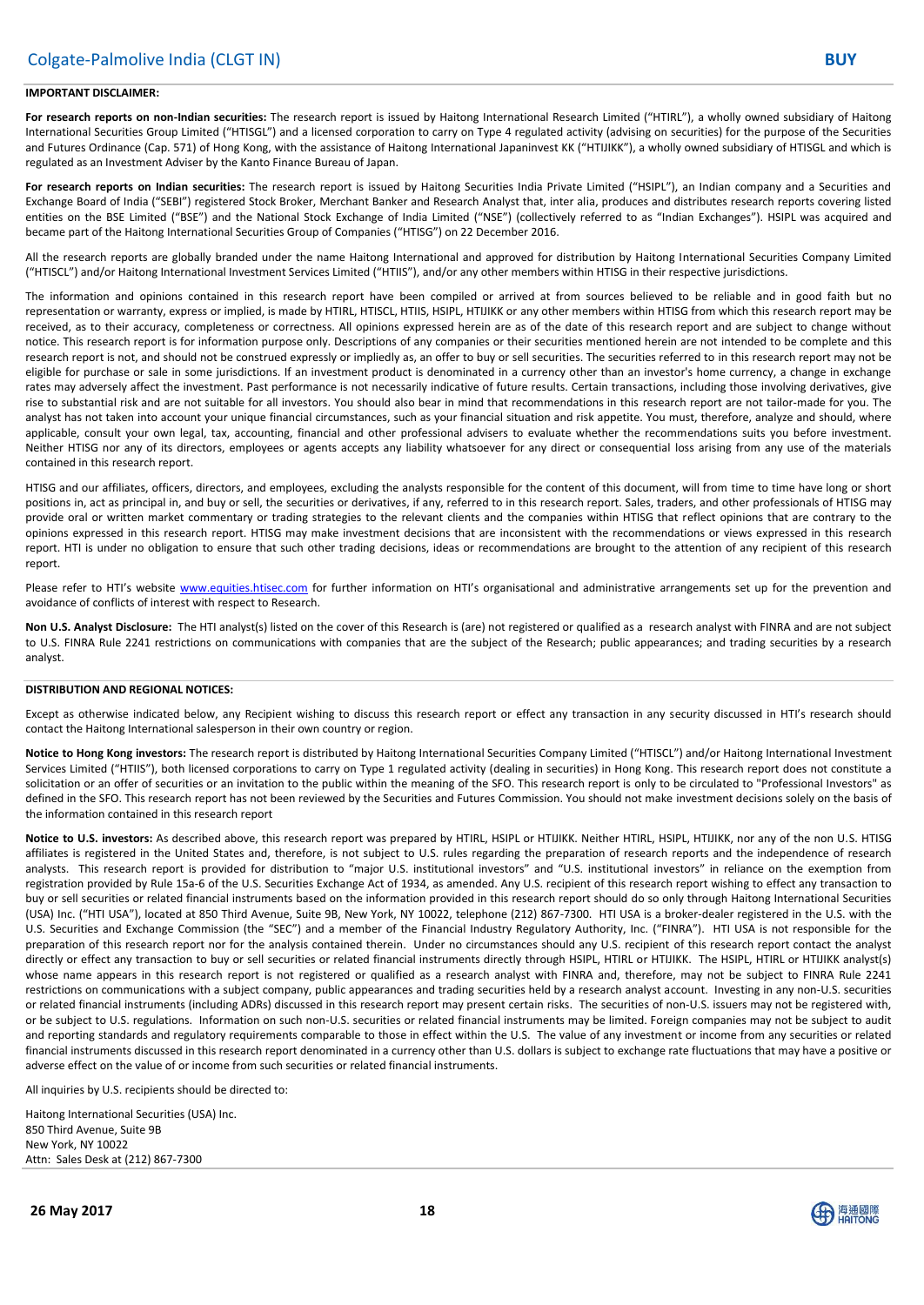# Colgate-Palmolive India (CLGT IN) **BUY**

**People's Republic of China (PRC):** In the PRC, the research report is directed for the sole use of those who receive the research report in accordance with the applicable PRC laws and regulations. Further, the information on the research report does not constitute "production and business activities in the PRC" under relevant PRC laws. This research report does not constitute a public offer of the security, whether by sale or subscription, in the PRC. Further, no legal or natural persons of the PRC may directly or indirectly purchase any of the security or any beneficial interest therein without obtaining all prior PRC government approvals or licenses that are required, whether statutorily or otherwise. Persons who come into possession of this research are required to observe these restrictions.

Notice to Canadian Investors: Under no circumstances is this research report to be construed as an offer to sell securities or as a solicitation of an offer to buy securities in any jurisdiction of Canada. Any offer or sale of the securities described herein in Canada will be made only under an exemption from the requirements to file a prospectus with the relevant Canadian securities regulators and only by Haitong International Securities (USA) Inc., a dealer relying on the "international dealer exemption" under National Instrument 31-103 Registration Requirements, Exemptions and Ongoing Registrant Obligations ("NI 31-103") in Alberta, British Columbia, Ontario and Quebec. This research report is not, and under no circumstances should be construed as, a prospectus, an offering memorandum, an advertisement or a public offering of any securities in Canada. No securities commission or similar regulatory authority in Canada has reviewed or in any way passed upon this research report, the information contained herein or the merits of the securities described herein and any representation to the contrary is an offence. Upon receipt of this research report, each Canadian recipient will be deemed to have represented that the investor is an "accredited investor" as such term is defined in section 1.1 of National Instrument 45-106 Prospectus Exemptions or, in Ontario, in section 73.3(1) of the Securities Act (Ontario), as applicable, and a "permitted client" as such term is defined in section 1.1 of NI 31-103, respectively.

**Notice to Singapore investors:** This research report is provided in Singapore by or through Haitong International Securities (Singapore) Pte Ltd ("HTISSPL") [Co Reg No 201306644N], which is an Exempt Financial Adviser as defined in the Financial Advisers Act ("FAA") and regulated by the Monetary Authority of Singapore, and is only provided to accredited investors, expert investors and institutional investors, as defined in Section 4A of the Securities and Futures Act, Cap. 289. Recipients of this research report are to contact HTISSPL in respect of any matters arising from, or in connection with, the research report. If you are an accredited investor or expert investor, please be informed that in our dealings with you, we are relying on certain exemptions to the Financial Advisers Act. Cap. 110 ("FAA") - (1) the exemption in Regulation 33 of the Financial Advisers Regulations ("FAR"), which exempts us from complying with Section 25 of the FAA on disclosure of product information to clients; (2) the exemption set out in Regulation 34 of the FAR, which exempts us from complying with Section 27 of the FAA on recommendations; and (3) the exemption set out in Regulation 35 of the FAR, which exempts us from complying with Section 36 of the FAA on disclosure of certain interests in securities.

**Notice to Japanese investors:** This research report is distributed by Haitong International Japaninvest KK ("HTIJIKK"), which is regulated as an Investment Adviser by the Kanto Finance Bureau of Japan. This research report is solely and exclusively directed at, and made available only to "Qualified Institutional Investors" as defined in the Financial Instruments and Exchange Law of Japan.

**Notice to UK investors:** This research report is distributed by Haitong International Securities (UK) Limited, which is authorised and regulated by the UK Financial Conduct Authority. The research report (and any advice contained therein) is directed only at, and made available only to, professional clients and eligible counterparties (as defined in the Financial Conduct Authority's rules) who are clients of Haitong International Securities (UK) Limited.

**Notice to Australian investors:** The research report is distributed in Australia by Haitong International Securities (Singapore) Pte Ltd, Haitong International Securities Company Limited, and Haitong International Securities (UK) Limited in reliance on ASIC Class Order 03/1102, 03/1103 or 03/1099, respectively, which exempts those HTISG entities from the requirement to hold an Australian financial services license under the Corporations Act 2001 in respect of the financial services it provides to wholesale clients in Australia. A copy of the ASIC Class Orders may be obtained at the following website, www.legislation.gov.au. Financial services provided by Haitong International Securities (Singapore) Pte Ltd, Haitong International Securities Company Limited, and Haitong International Securities (UK) Limited are regulated under foreign laws and regulatory requirements, which are different from the laws applying in Australia.

**Notice to Indian investors:** The research report is distributed by Haitong Securities India Private Limited ("HSIPL"), an Indian company and a Securities and Exchange Board of India ("SEBI") registered Stock Broker, Merchant Banker and Research Analyst that, inter alia, produces and distributes research reports covering listed entities on the BSE Limited ("BSE") and the National Stock Exchange of India Limited ("NSE") (collectively referred to as "Indian Exchanges").

This research report is intended for the recipients only and may not be reproduced or redistributed without the written consent of an authorized signatory of HTISG.

Copyright: Haitong International Securities Group Limited 2017. All rights reserved.

#### <http://equities.htisec.com/x/legal.html>